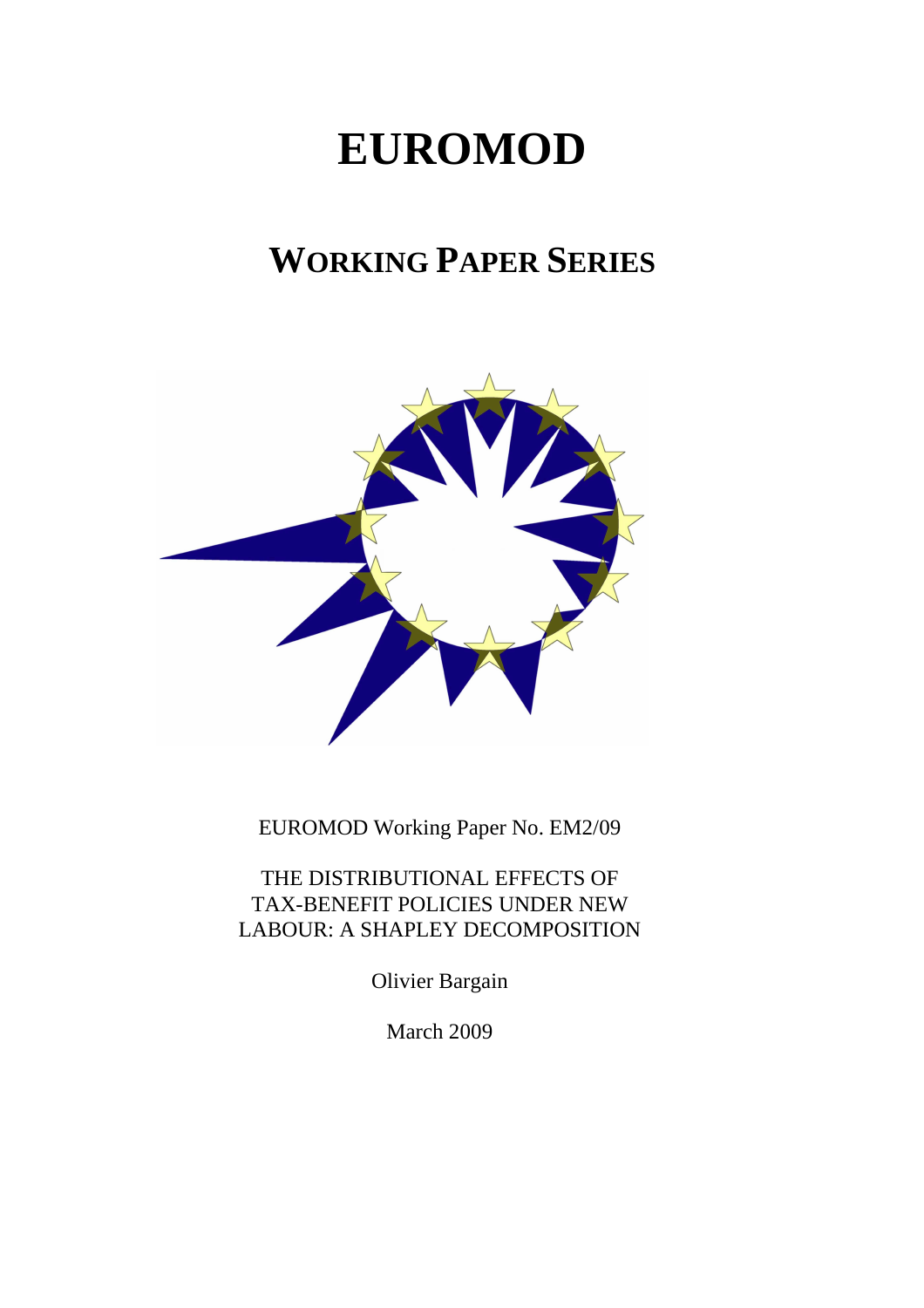# **The Distributional Effects of Tax-benefit Policies under New Labour: A Shapley Decomposition\***

**Olivier Bargain** 

UCD and IZA

<sup>\*</sup> This paper uses EUROMOD version D9. EUROMOD is continually being improved and updated and the results presented here represent the best available at the time of writing. Any remaining errors, results produced, interpretations or views presented are the authors' responsibility. EUROMOD relies on micro-data from twelve different sources for fifteen countries. This paper uses data from the Family Expenditure Survey (FES), made available by the UK Office for National Statistics (ONS) through the Data Archive. Material from the FES is Crown Copyright and is used by permission. Neither the ONS nor the Data Archive bears any responsibility for the analysis or interpretation of the data reported here. An equivalent disclaimer applies for all other data sources and their respective providers.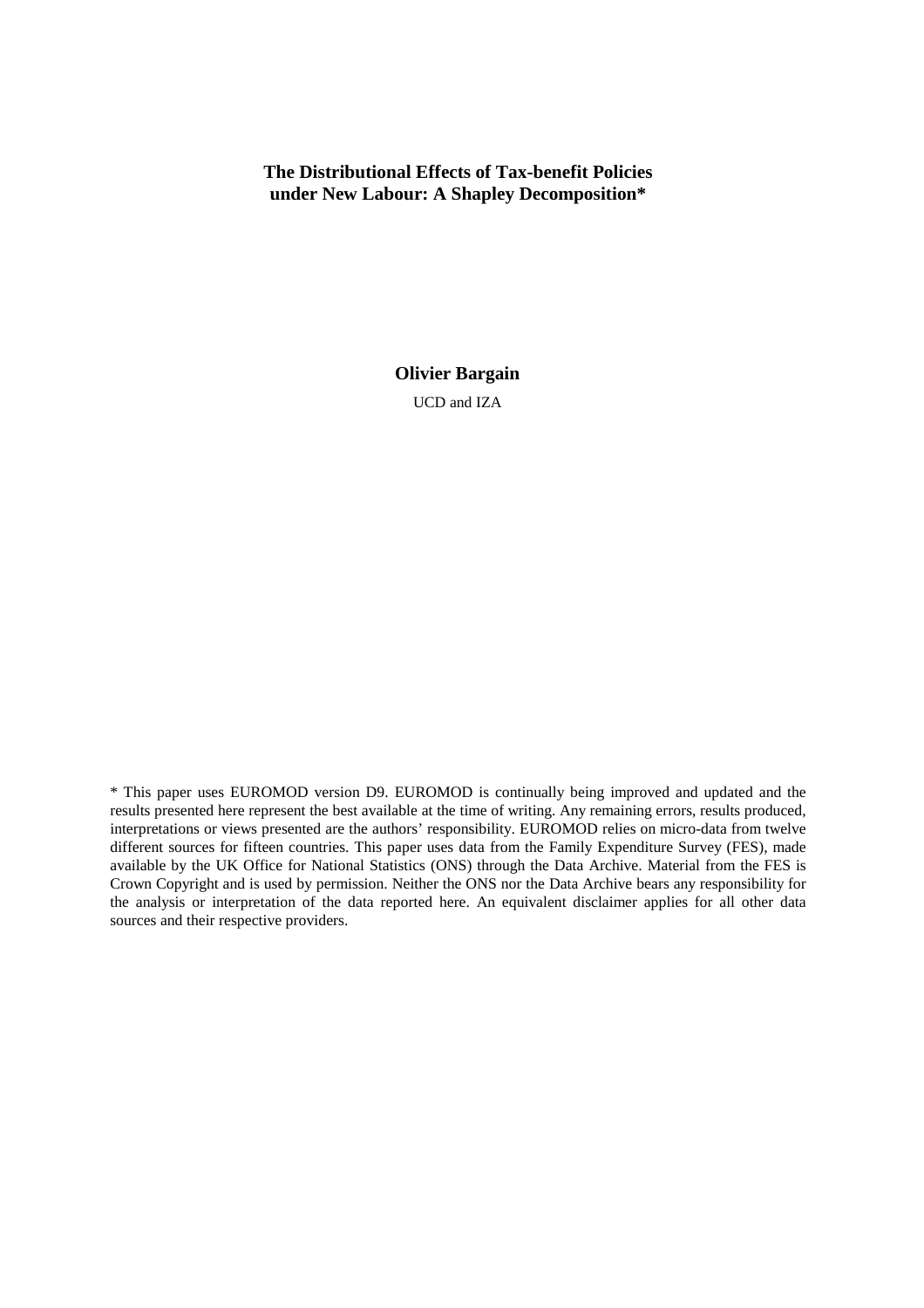# **THE DISTRIBUTIONAL EFFECTS OF TAX-BENEFIT POLICIES UNDER NEW LABOUR: A SHAPLEY DECOMPOSITION**

## **Olivier Bargain**<sup>1</sup>

#### **Abstract**

Using counterfactual microsimulations, Shapley decompositions of time change in inequality and poverty indices make it possible to disentangle and quantify the relative effect of tax-benefit policy changes, compared to all other effects including shifts in the distribution of market income. Using this approach also helps to clarify the different issues underlying the distributional evaluation of policy reforms. An application to the UK (1998-2001) confirms previous findings that inequality and depth of poverty would have increased under the first New Labour government, had important reforms like the extensions of income support and tax credits not been implemented. These reforms have also contributed to substantially reduce poverty among families with children and pensioners.

#### **JEL Classification:** H23, H53, I32

**Keywords:** Tax-benefit policy; inequality; poverty; Shapley decomposition; microsimulation

#### **Corresponding author:**

 $\overline{a}$ 

Olivier Bargain UCD Newman Building Dublin 4 Ireland E-mail: Olivier.bargain@ucd.ie

<sup>&</sup>lt;sup>1</sup> I am indebted to all past and current members of the EUROMOD consortium for the construction and development of EUROMOD. Any errors and the views expressed in this paper are the authors' responsibility. In particular, the paper does not represent the views of the institutions to which the authors are affiliated.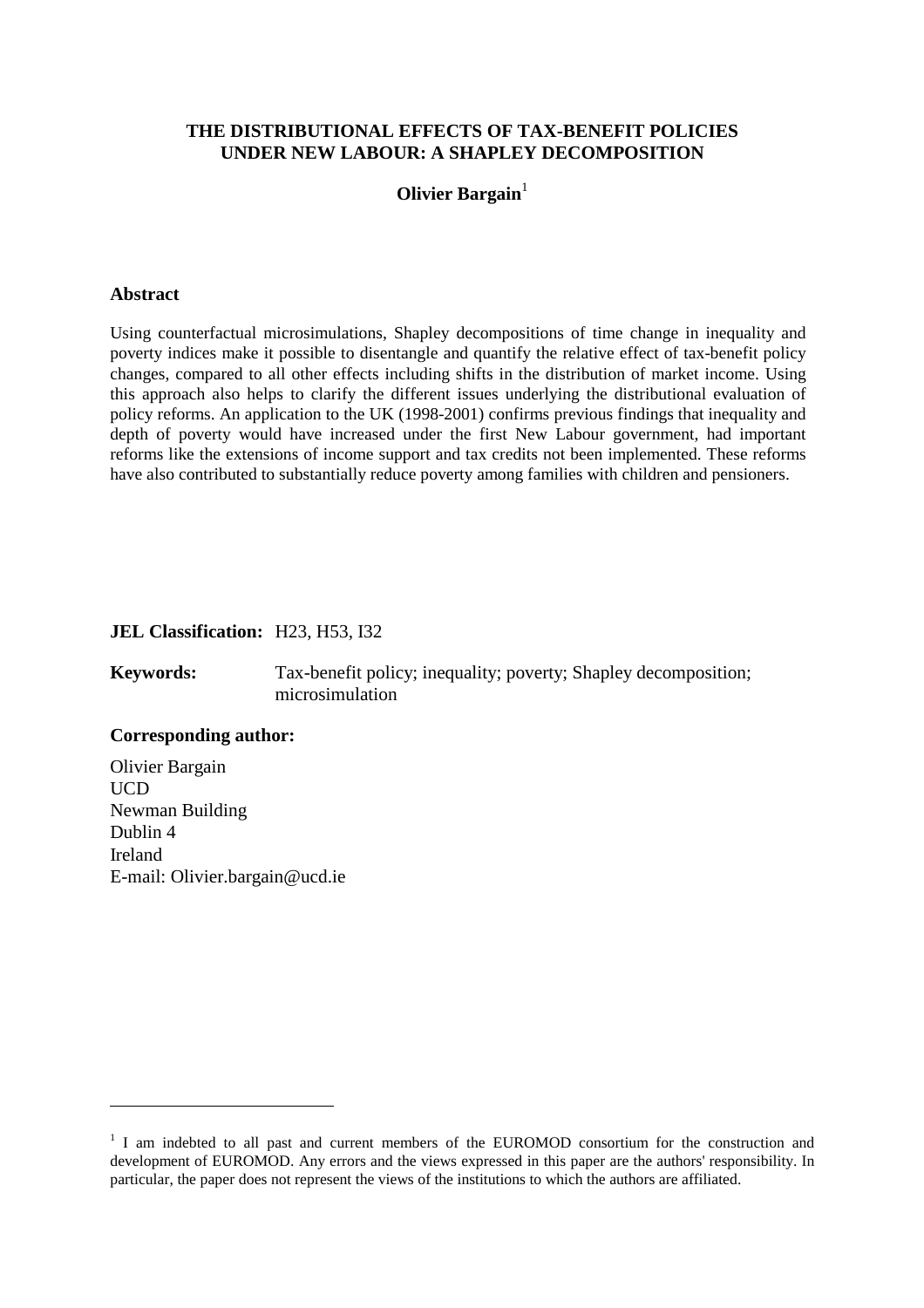# 1 Introduction

For analysts and policy makers, it is crucial to know whether actual tax-benefit reforms have achieved their objectives in terms of redistribution. A usual way to identify the impact of policy changes on income distribution is to decompose inequality indices by income components, possibly isolating the role of taxes or social transfers, and to repeat the assessment at different points in time (before and after important reforms). Decomposition by income types, as introduced and axiomatised by Shorrocks (1982), has well-known limitations summarized in Shorrocks (1999). In particular, the contribution assigned to a specific factor is not always interpretable in an intuitively meaningful way (cf. Chantreuil and Trannoy, 1997). Moreover, constraints are often placed on the types of poverty and inequality indices which can be used, some indices requiring the introduction of a vaguely defined 'interaction' term in order to maintain the decomposition identity. Equally crucial for policy analyses, measuring the contribution of taxes and transfers to overall inequality/poverty at different points in time does not allow disentangling the pure effect of policy changes from their interaction with the underlying population. For instance, social assistance schemes may appear more redistributive because of their increased generosity or because of automatic increase in welfare payments as unemployment rises.<sup>1</sup>

In this respect, microsimulation models have proven extremely useful over the past two decades (cf. Atkinson, 2005). Indeed they allow us to construct counterfactuals to disentangle the pure effect of policy changes from changes in the environment in which policy operates  $-$  in particular changes in market income inequality possibly due to variations in unemployment rates, wage inequality, demographics, etc. However, measures may be sensitive to the choice of indexation factor used in the "no reform" counterfactual scenario. Results may also depend on the underlying population used to evaluate policy change, either the base-period or the final-period data. This issue has been investigated in the literature on tax progressivity.<sup>2</sup> Yet it has received little attention by policy analysts, though results may be sensitive to the choice made.<sup>3</sup> An exception is the study of Clark and Leicester (2004) who carefully investigate the distributional effect of policy changes over the 1980s and 1990s in the UK and provide an extensive sensitivity analysis.

This paper attempts to clarify these issues by embedding policy evaluation in a formal framework based on the Shapley decomposition. The change in the poverty or inequality measures is decomposed

<sup>&</sup>lt;sup>1</sup>The approach sometimes referred to as the 'actual payments' method is used by Jenkins (1995) and Goodman, Johnson and Webb (1997) to analyse inequality trends in the UK in the 1970s and 1980s. Their finding that the tax-benefit system of the late 1980s was not less redistributive than that of the late 1970s is partly due to the fact that they do not account for changes in the underlying market income distribution.

<sup>2</sup>Musgrave and Thin (1948) show that measures of progressivity (or redistributive power) do not only depend on the tax structure and the average tax burden but also on the actual pre-tax income distribution. Recent analyses include Dardanoni and Lambert (2002) and Lambert and Thoresen (2009).

<sup>3</sup>For instance, Thoresen (2004) extensively analyses the impact of tax changes on progressivity and redistribution in Norway as assessed using base-period data. Adam and Wakefield (2005) analyse the distributional impact of tax-benefit reforms implemented between 1997 and 2005 in the UK as assessed on end-period data.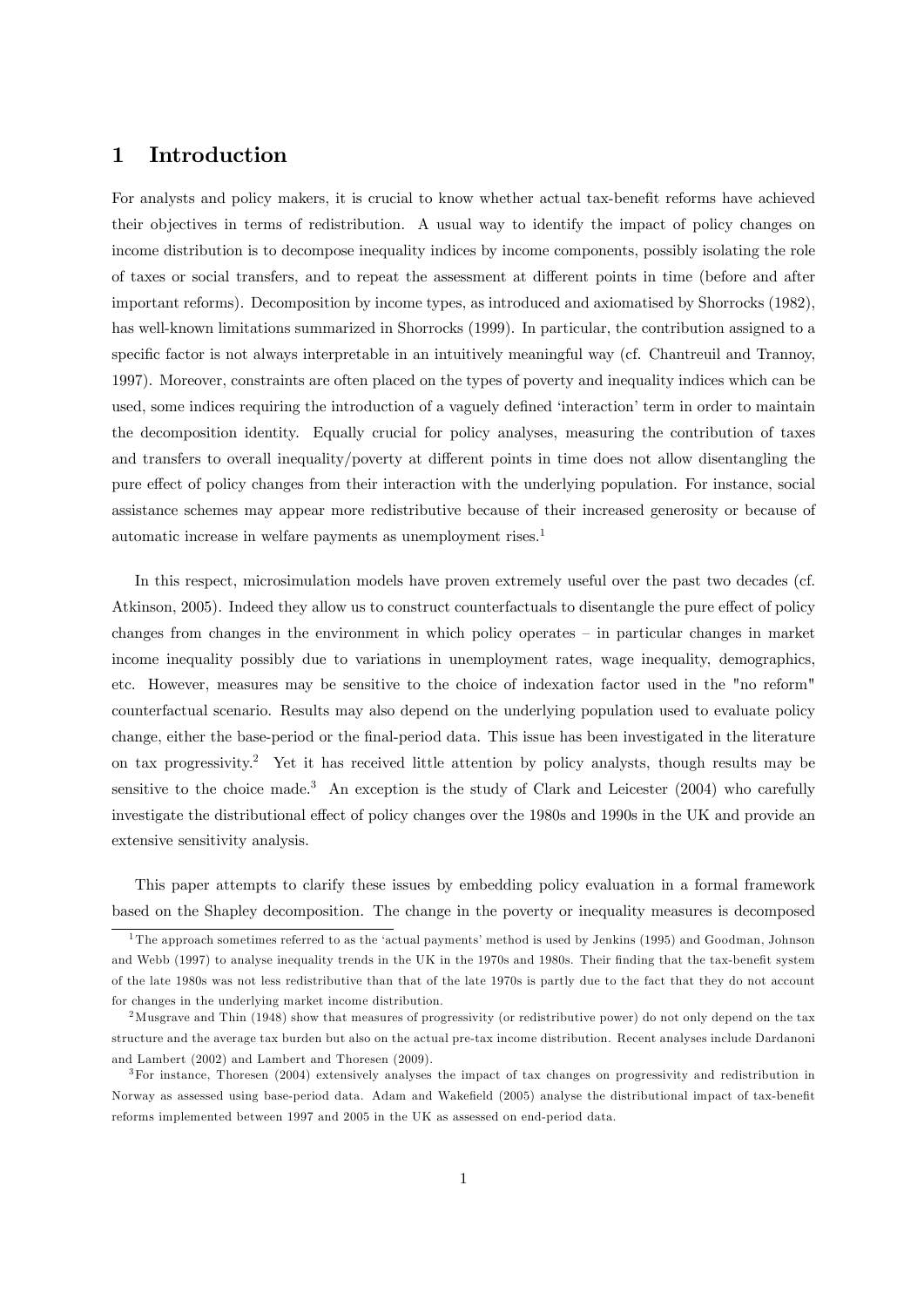into three components: (i) the effect of changes in tax-benefit policy, (ii) the effect of adjusting tax-benefit monetary parameters according to market income growth; and (iii) the effect of changes in market income inequality (or more generally all the changes not directly linked to tax-benefit policies). Breaking down factors (ii) and (iii) allows separating changes in underlying gross incomes into a growth component and a redistribution component. It also provides a 'distributionally neutral' backdrop against which the policy effect (i) can be evaluated (cf. Callan et al., 2006, Bargain and Callan, 2008). The policy impact is alternatively assessed on base-period and end-period data. Symmetry arguments also suggest that the two alternative measures should be averaged (see Shorrocks, 1999, and Kolenikov and Shorrocks, 2005). This leads to a third decomposition in which the (averaged) policy effect is the contribution associated with the policy change in a two-way Shapley decomposition.

We apply the three decompositions to revisit the role of tax-benefit policies implemented in the UK over 1998-2001. Interestingly, this corresponds to a period of economic boom, accompanied by an increase in market inequality, as well as a time of significant increase in benefits and tax credits under the first New Labour government (1997-2001). Our main contribution is to quantify precisely the relative role of policy changes on inequality/poverty trends. Importantly, key results are robust with respect to the decomposition method. In line with previous studies, we find that inequality has remained stable or slightly increased overall, but would have risen significantly without Labour's reforms. We also extract from the total policy effect the impact of the most salient policy developments of this period. The extensions of the income support and of the family tax credit seem to be the most redistributive policies, with substantial poverty reduction among pensioners and families with children.

The layout of this paper is as follows. Section 2 presents the decomposition approach. Section 3 describes the data, the microsimulation model and the empirical results. Section 4 concludes.

# 2 Shapley Decomposition

#### 2.1 Background

We first introduce some notation and terminology. We denote by household 'gross income' or 'market' income' the total amount of labour income, capital income and private pensions before taxes and benefits. ëDisposable incomeíis the household income that remains after payment of taxes/social contributions and receipt of all transfers, as widely used to measure poverty and inequality.<sup>4</sup> Matrix  $\eta$  describes the population contained in the data, i.e. each row contains all the information about a given household (various income sources and socio-demographic characteristics). Denote  $d$  the 'tax-benefit function' transforming, for each household, gross incomes and household characteristics into a certain level of disposable income.

 $4$  For our application to the UK, we consider that the link between contributions and the value of benefits is loose enough so that earnings-replacement incomes provided by the state (job seeker's allowance, basic pension, disability benefits) can be treated as part of the redistribution function.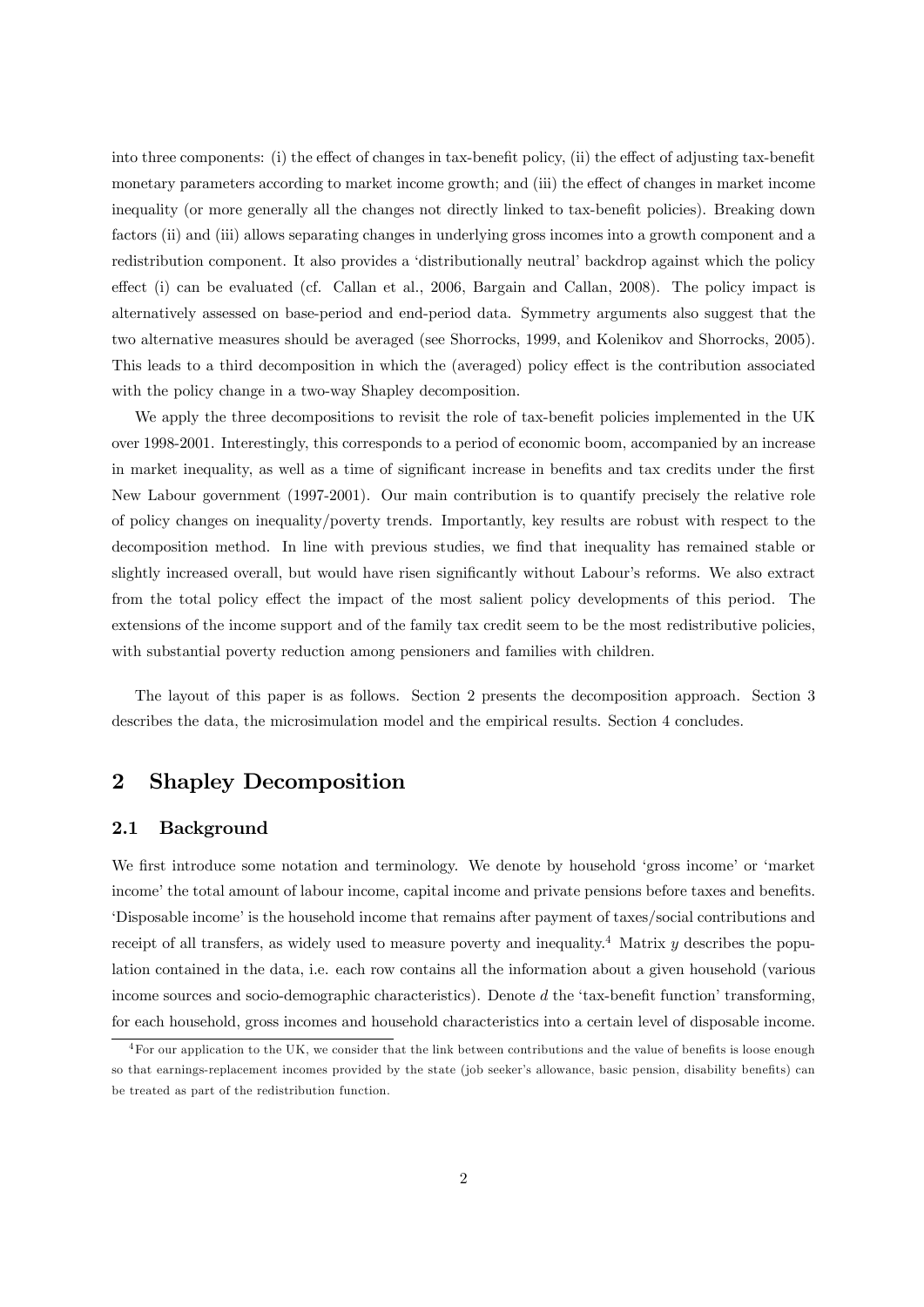Tax-benefit calculations depend also on a set of monetary parameters (e.g. maximum benefit amounts, threshold level of tax brackets, etc.), denoted  $p$ . Thus, the distribution of disposable income is represented hereafter by  $d_i(p^j, y^l)$ , for a hypothetical scenario with the underlying population of year l, the tax-benefit parameters of year j and the tax-benefit structure of year i. In the empirical part, we are interested in relative inequality/poverty indices I, computed as a function  $I\left[d_i(p^j, y^l)\right]$  of the (simulated) distribution of disposable income for a given year or for counterfactual situations. Also, policy changes under study possibly combine changes in policy structure  $d$  and changes in parameters  $p$  (the 'uprating policy').

Hereafter, we shall consider the possibility of nominally adjusting income levels by the uprating factor  $\alpha^1$ , i.e., the income growth rate between year 0 and year 1. That is,  $\alpha^1 y^0$  retains the structural characteristics of year 0 data (in particular the distribution of gross income) but adopts the nominal levels prevailing in year 1. With this notation, we can easily represent counterfactual situations. For instance,  $d_1(p^1, \alpha^1 y^0)$  represents disposable incomes obtained by applying tax-benefit rules and parameters of year 1 on nominally adjusted data of year 0. This backdrop, where the new policy is evaluated while holding the population constant, is used in the decomposition below. Symmetrically, we may need to evaluate the distribution obtained with the initial policy applied to the new population. A measure  $d_0(p^0, y^1)$ would not be consistent since base-period parameters would be artificially applied to end-period income levels. For instance, previous tax band thresholds would be applied to new and possibly higher income levels, thereby generating artificial 'fiscal drag'. Therefore, we need to construct counterfactuals where tax-benefit parameters can be uprated using the same factor  $\alpha^1$  as used to scale up the distribution of gross income between period 0 and 1. Clearly, the nominally adjusted schedule, denoted  $\alpha^1 p^0$ , is not identical to the *actual* set of parameters  $p^1$  as decided by the authorities. However,  $d_0(\alpha^1 p^0, y^1)$  suggests an interesting backdrop where the only policy change between years 0 and 1 is an uprating of money parameters in line with income growth.

A useful property stems from these adjustments, namely the linear homogeneity of the tax-benefit function:

$$
d_i(\alpha p^j, \alpha y^l) = \alpha d_i(p^j, y^l). \tag{1}
$$

It states that a simultaneous change in nominal levels of both incomes and parameters should not affect the relative location of households in the distribution of disposable income. It is easily shown that this property holds if the tax-benefit system is linear and continuous in  $p$  and  $y$  which is the case in many countries (see Bargain and Callan, 2008, for an illustration). We shall test this property empirically for the UK system in the next section. If it holds, the function  $I \circ d$  is homogenous and we can write:

$$
I\left[d_0(\alpha^1 p^0, \alpha^1 y^0))\right] = I\left[d_0(p^0, y^0)\right],\tag{2}
$$

which proves useful in what follows. We make a final remark about the zeros contained in the initial income distribution  $y^0$ . Those correspond to unemployed and inactive households without other resources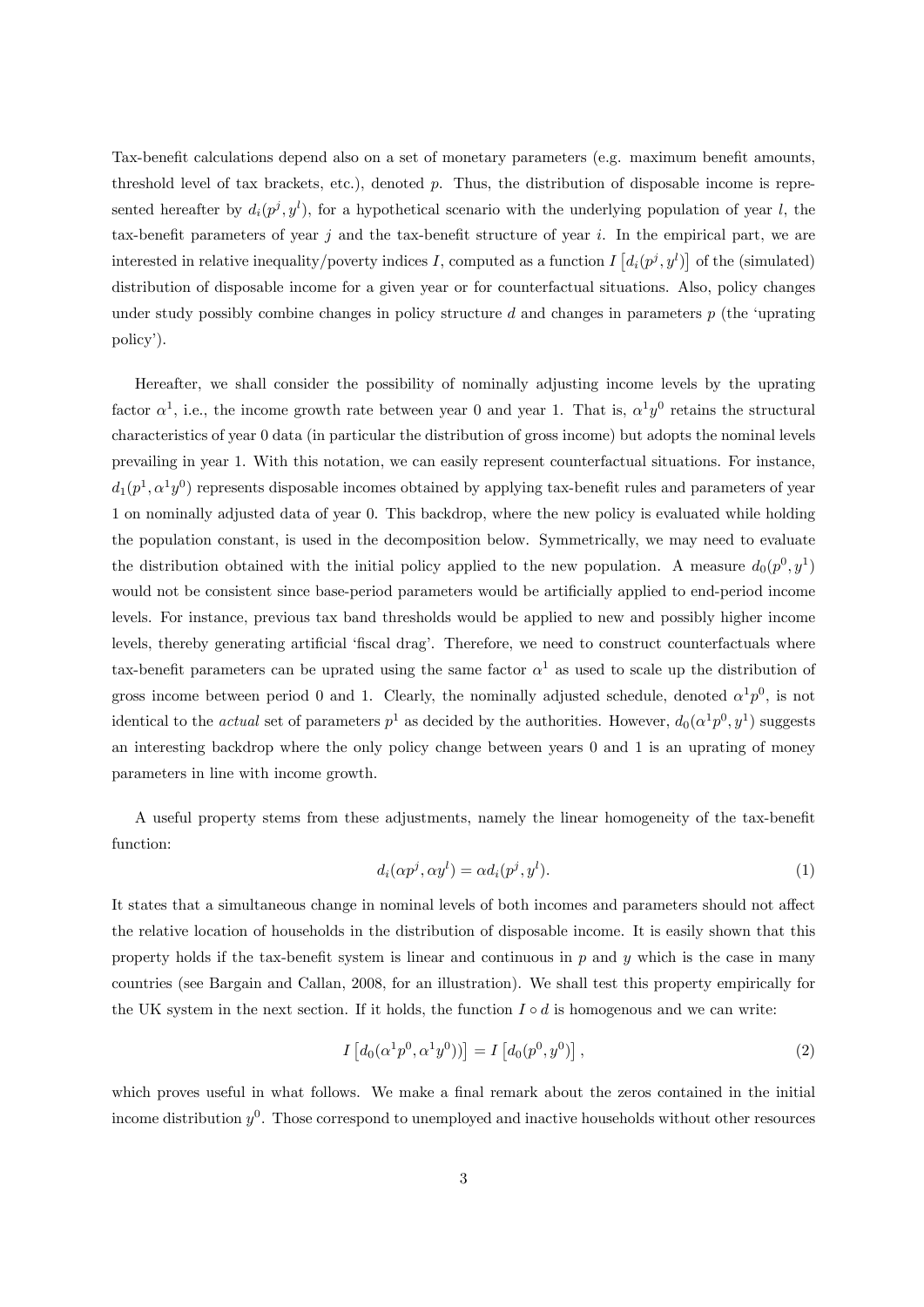than state transfers. In (2), welfare payments (in the parameter vector  $p^0$ ) are uprated by the same factor  $\alpha^1$  as market incomes so that the relative position of these households does not decrease.

#### 2.2 Decomposition

Characterize total change  $\Delta$  in the inequality/poverty index I between initial period 0 and final period 1 as:

$$
\Delta = I \left[ d_1(p^1, y^1) \right] - I \left[ d_0(p^0, y^0) \right]. \tag{3}
$$

This change in the distribution of disposable income, as summarized by index  $I$ , can be decomposed into the contribution of the change in the tax-benefit policy ('policy effect') and the contribution of changes in the underlying gross income distribution (or any other effects not directly linked to policy changes). The former effect corresponds to a shift from  $d_0(p^0, \cdot)$  to  $d_1(p^1, \cdot)$  while the latter is simply a move from base year data  $y^0$  to final data  $y^1$ . Thus the decomposition consists in a shift in data conditional on the initial policy, followed by a change in policy evaluated on final data (decomposition I). Or, alternatively and symmetrically, a change in policy evaluated on base year data, followed by a change in underlying data conditional on the new policy (decomposition II).

As explained above, we cautiously apply *nominally-adjusted* tax-benefit parameters  $p^0$  to final income  $y<sup>1</sup>$  so that the decomposition I is written:

$$
\Delta = \left\{ I\left[d_1(p^1, y^1)\right] - I\left[d_0(\alpha^1 p^0, y^1)\right] \right\} \qquad \text{(policy effect)}+ \left\{ I\left[d_0(\alpha^1 p^0, y^1)\right] - I\left[d_0(\alpha^1 p^0, \alpha^1 y^0)\right] \right\} \qquad \text{(income inequality)}+ \left\{ I\left[d_0(\alpha^1 p^0, \alpha^1 y^0)\right] - I\left[d_0(p^0, y^0)\right] \right\} \qquad \text{(income growth)}.
$$

The first term captures the effect of the tax-policy change over the period conditional on final year data. Conditional on the policy structure of year 0, and for nominal levels of year 1, the second term gauges the change in market income inequality (and more generally, in the underlying population). Symmetrically, decomposition II can be written:

$$
\Delta = \left\{ I\left[d_1(p^1, y^1)\right] - I\left[d_1(p^1, \alpha^1 y^0)\right] \right\} \qquad \text{(income inequality)}+ \left\{ I\left[d_1(p^1, \alpha^1 y^0)\right] - I\left[d_0(\alpha^1 p^0, \alpha^1 y^0)\right] \right\} \qquad \text{(policy effect)}+ \left\{ I\left[d_0(\alpha^1 p^0, \alpha^1 y^0)\right] - I\left[d_0(p^0, y^0)\right] \right\} \qquad \text{(income growth)}.
$$

Here, the end-period system is evaluated on nominally-adjusted base-period data.

The primary objective of this paper is to quantify the relative effect of policy changes compared to changes in market income distribution. In the above expressions, nominal adjustments naturally lead to further decomposition of the change in income base into a growth component and a redistribution component. This is reminiscent of some of the applications of decomposition procedures to the context of countries in development or in transition. Datt and Ravallion (1992) and Kolenikov and Shorrocks (2005),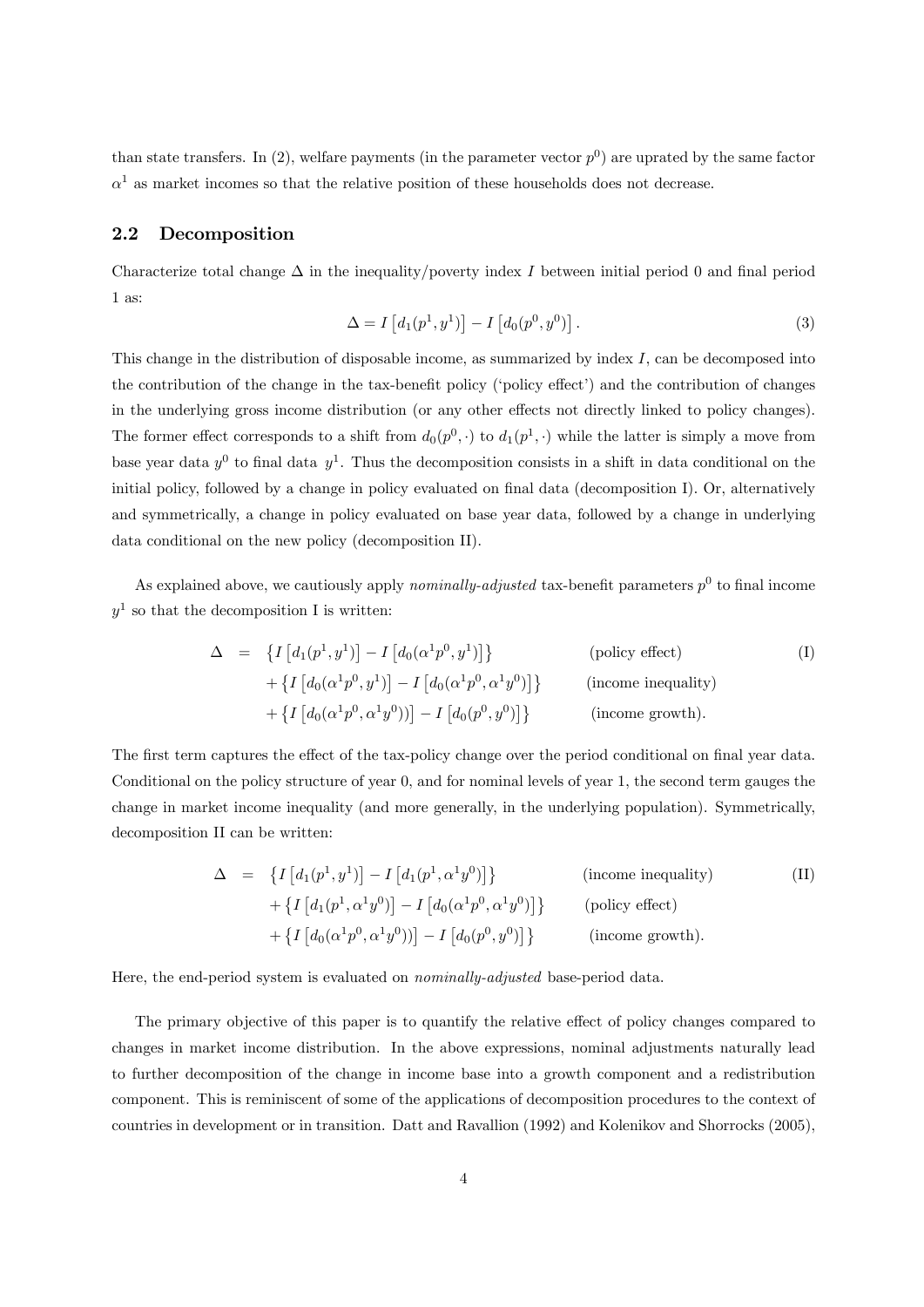among others, have studied the decomposition of changes in absolute poverty into the contribution of income growth (holding inequality constant) and the contribution of income inequality (holding mean income constant). In the present context, however, changes in market income levels and market income inequality are expressed after transformation into disposable income via the tax-benefit function  $d(p, \cdot)$ . Further, the income growth component – the third term in  $(I)$  and  $(II)$  – corresponds to a uniform growth in market income and in tax-benefit parameters (incl. earnings-replacement income for those with zero market income). It disappears if the homogeneity property  $(2)$  holds.

As argued by Shorrocks (1999), the Shapley value procedure can be employed whenever one wishes to assess the relative importance of the explanatory variables. In particular, the decomposition of a poverty/inequality statistic I can be carried out by considering the marginal effect on I of eliminating each of m contributory factors in sequence, and then assigning to each factor the average of its marginal contributions in all possible elimination sequences.<sup>5</sup> In our context, if the homogeneity property is verified, the 'policy effect' and the 'market income inequality effect' under the Shapley decomposition are thus obtained by averaging the contributions from the two decompositions set out above, that is:

$$
\text{policy effect} \quad : \quad \frac{1}{2} \left\{ I \left[ d_1(p^1, y^1) \right] - I \left[ d_0(\alpha^1 p^0, y^1) \right] \right\} + \frac{1}{2} \left\{ I \left[ d_1(p^1, \alpha^1 y^0) \right] - I \left[ d_0(p^0, y^0) \right] \right\} \n\text{income inequality} \quad : \quad \frac{1}{2} \left\{ I \left[ d_0(\alpha^1 p^0, y^1) \right] - I \left[ d_0(p^0, y^0) \right] \right\} + \frac{1}{2} \left\{ I \left[ d_1(p^1, y^1) \right] - I \left[ d_1(p^1, \alpha^1 y^0) \right] \right\}.
$$

In our empirical work, we aim to gauge the relative effect of policy change compare to the change in market income inequality. Importantly for the robustness of the policy analysis, we examine the sensitivity of the results to the choice of the decomposition, either the "end-weighted" measure (I), the "base-period weighted" measure (II) or the averaged Shorrocks-Shapley decomposition.

#### 2.3 Discussion

The policy effect disentangled in the two first decompositions,  $I[d_1(p^1,\cdot)] - I[d_0(\alpha^1 p^0,\cdot)]$ , does not only capture the change in policy structure  $(d_0$  to  $d_1)$  on income distribution. It also assesses the *actual* uprating policy (shift from  $p^0$  to  $p^1$ ) against a scenario where parameters are adjusted in line with average income growth  $(\alpha^1 p^0)$ . This calls for an extensive discussion.

The way tax brackets and welfare payments are uprated by governments can have important implications for income distribution and public spending in the long run. Sutherland et al. (2008) provide a very extensive analysis of this question. Governments have many options to uprate tax-benefit parameters, three of them being fairly standard:  $(1)$  no uprating,  $(2)$  uprating according to the level of price inflation, (3) uprating according to the level of earnings growth. With non-indexation of tax brackets in progressive

<sup>5</sup> This approach is used by Mookherjee and Shorrocks (1982) to decompose inequality trends in the UK into the contributions of subgroup population shares, subgroup mean incomes and subgroup inequalities. Jenkins and van Kerm (2005) analyse inequality change in the UK in the 1980s and discuss the choice of weights used in the decomposition, either base-period values, end-period values or the Shapley value (averaging of all contributions).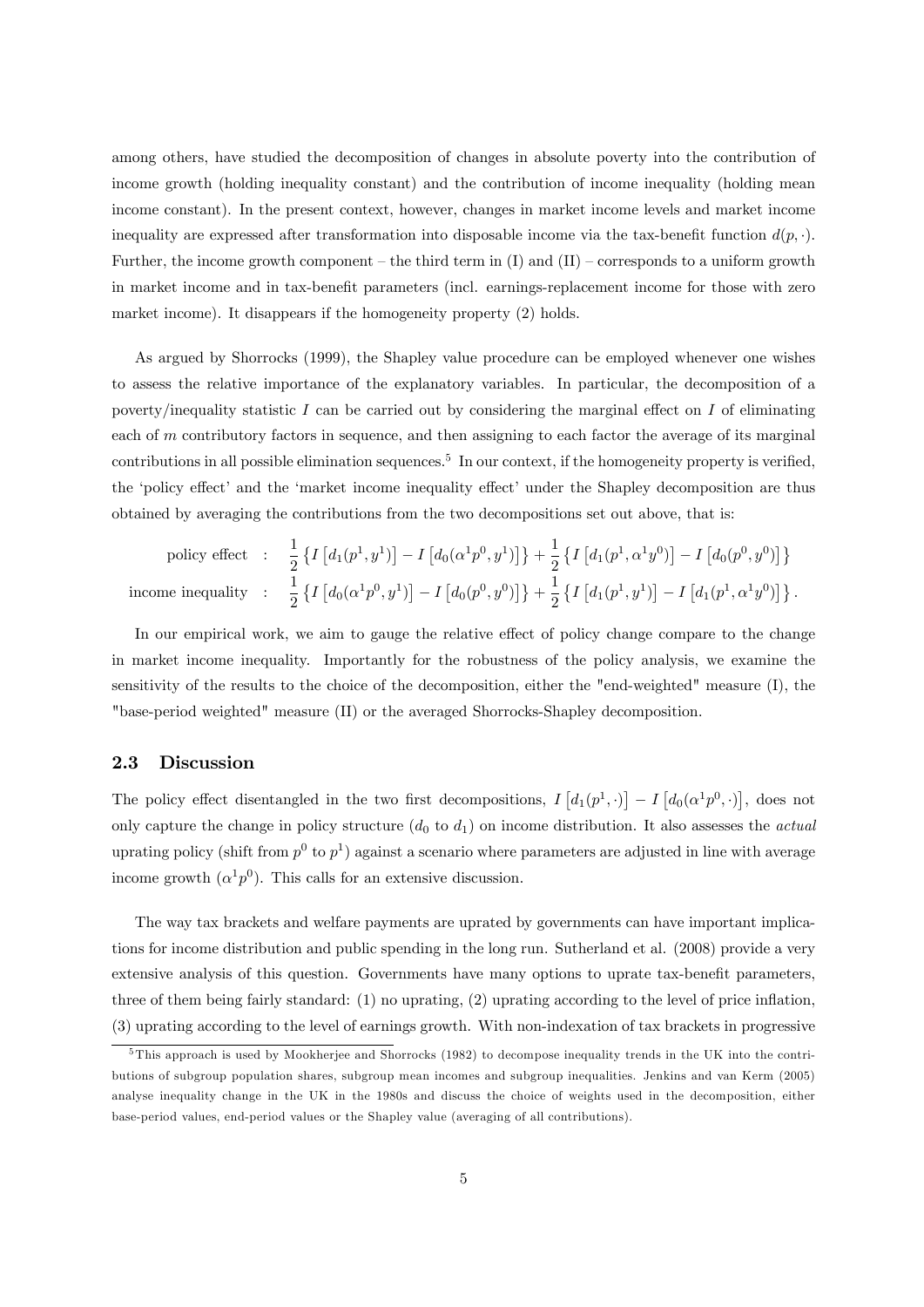systems, or price indexation when incomes rise faster than prices, the total number of tax payers (and the number of higher-rate taxpayers) increases. This phenomenon of 'fiscal drag' or 'bracket creep' must affect the final distribution of disposable income (see Immervoll, 2005). With price indexation of welfare payments when real income grows, those living on welfare fall further behind those receiving earnings and relative poverty may increase. This phenomenon of 'benefit erosion' tends to have larger distributional effects  $\sim$  especially poverty effects  $\sim$  than fiscal drag (cf. Sutherland et al., 2008).

So we may wish to further decompose the policy effect into the contributions of structural changes and uprating policy respectively. However, these two components are usually intertwined in a way that makes the distinction difficult and, to some extent, arbitrary. For instance, a reduction in the number of tax bands can be interpreted either as a structural change or as a particular nominal adjustment of tax band thresholds. Another example, particularly relevant for the UK during the period under study, is the introduction of the 'working family tax credit' (WFTC) in 1999. This reform is often seen as an important structural change while the WFTC has in fact kept the same structure as the previous family credit. That is, the reform has mainly consisted in the increase in payment levels and especially some changes in child increments (depending on the age of children). Even the decrease in the taper rate  $-i.e.,$ an extension of the phasing-out of the transfer  $-$  can simply be seen as an increase in the income level at which the payment is stopped (cf. Sutherland and Gutierrez, 2004, for a detailed exposition).

Importantly, the actual policy changes are gauged against a "no reform" backdrop  $d_0(\alpha^1 p^0, \cdot)$  where tax-benefit parameters are uprated with income growth. This is a natural consequence of the decomposition suggested above. More generally, this benchmark is suggested by several authors as the appropriate one for the purpose of evaluating the distributional effect of policies as compared to other changes in underlying data. Indeed, it provides a "distributionally-neutral" backdrop (Callan et al., 2006, Sutherland et al., 2008) or "constant progressivity" counterfactual (Clark and Leicester, 2004) against which actual policy changes can be evaluated.<sup>6</sup> For instance, benefit erosion when real income increases, as described above, would not be captured by a no-reform scenario adjusted with price inflation. Arguably, distribution-neutrality is only one criterion amongst many. The actual objectives of a government are more complex than mere redistribution and may actually include regressive policy changes. For instance, benefit erosion may be politically smoother than direct cuts in benefits when it comes to improving public finances. Notwithstanding, it seems interesting to provide policy makers with a gauge of the actual distributional implications of general policy actions  $-$  and the chosen benchmark seems well-suited for this purpose.

The philosophy behind alternatively no-reform scenarios is different. The one based on price inflation, used in many policy analyses (e.g., Brewer et al., 2004, for the UK), is often justified on historical ground.

 $6$ The desirability of earnings-related adjustments is also suggested by *actual* uprating policies in Scandinavian countries (and the Netherlands), generally regarded as 'best practice' examples in terms of welfare provision. For instance, Denmark has a unified and comprehensive uprating system where all benefits and tax parameters are systematically indexed on annual average earnings development.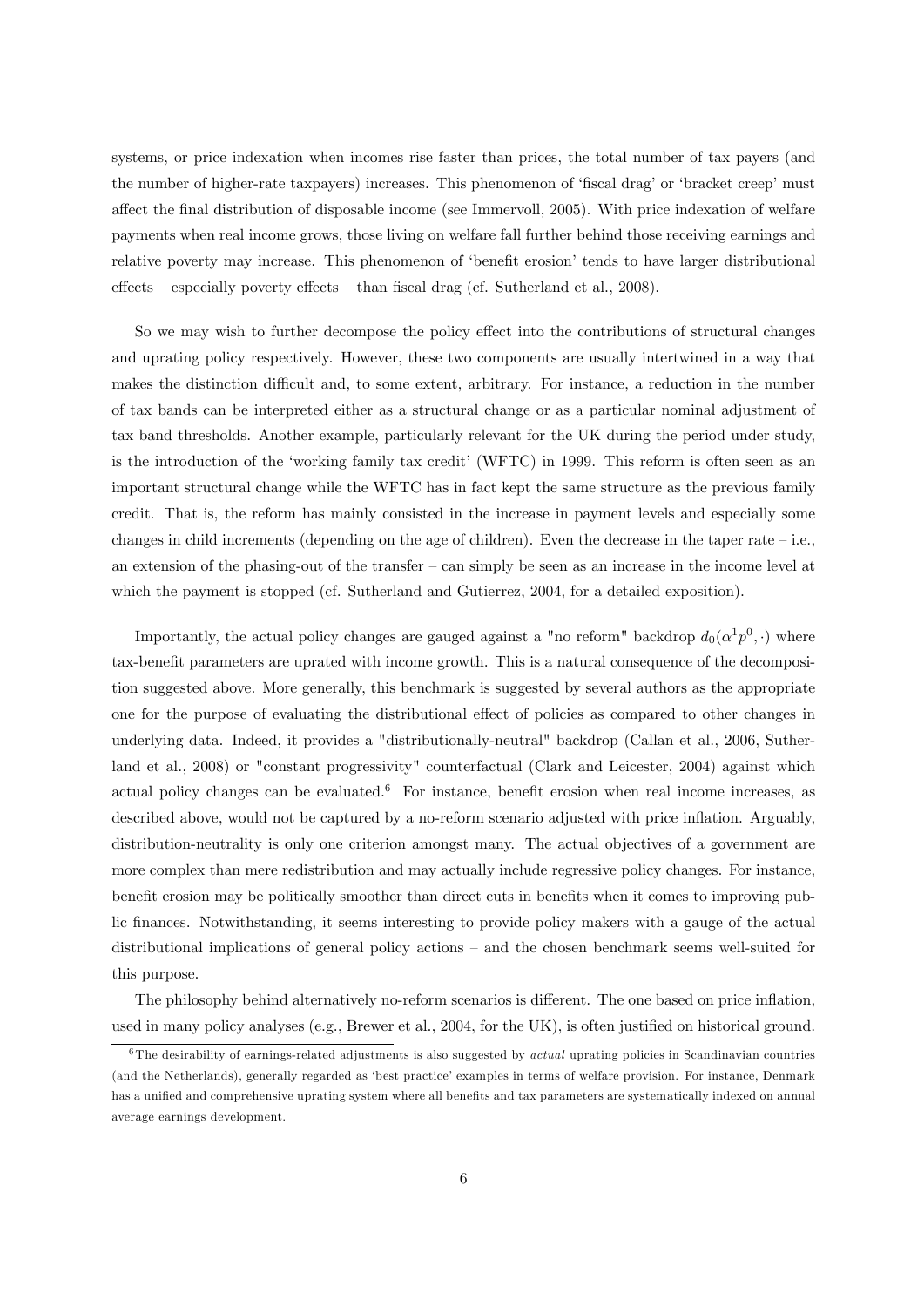Yet Clark and Leicester (2004) show that it actually captures only part of the uprating practices of the past decades in the UK.<sup>7</sup> While the historical justification aims to guarantee some continuity in the evaluation of policies, it must imply normative assumptions which have not been fully investigated.

For the sake of completeness, we take a look at alternative options within the present framework. A first possibility is to uprate both data and parameters with price inflation, denoted  $\pi^1$ . Assuming homogeneity of the tax-benefit function, decomposition I becomes:

$$
\Delta = \left\{ I \left[ d_1(p^1, y^1) \right] - I \left[ d_0(\pi^1 p^0, y^1) \right] \right\}
$$
 (policy effect)  
+ 
$$
\left\{ I \left[ d_0(\pi^1 p^0, y^1) \right] - I \left[ d_0(p^0, y^0) \right] \right\}
$$
 (income inequality).

Since  $\pi^1 p^0$  represents a counterfactual policy where tax band thresholds and welfare payments have been price-indexed, the second term potentially includes Öscal drag / beneÖt erosion and cannot be interpreted as a pure change in market income inequality. With such decomposition, we cannot quantify the respective roles of policy changes and changes in market income. Instead, we keep on uprating data with average income growth  $\alpha^1$  but now adjust parameters with price inflation. Decomposition I then becomes:

$$
\Delta = \left\{ I\left[d_1(p^1, y^1)\right] - I\left[d_0(\pi^1 p^0, y^1)\right] \right\} \qquad \text{(policy effect)}+ \left\{ I\left[d_0(\pi^1 p^0, y^1)\right] - I\left[d_0(\pi^1 p^0, \alpha^1 y^0)\right] \right\} \qquad \text{(income inequality)}+ \left\{ I\left[d_0(\pi^1 p^0, \alpha^1 y^0)\right] - I\left[d_0(p^0, y^0)\right] \right\}.
$$

In this case, the last term does not vanish, even if homogeneity holds. This residual term captures the distributional effect of a uniform income growth evaluated against a price-indexed system. It necessarily generates some benefit erosion (and fiscal drag) when gross incomes grow faster than prices. It therefore illustrates the non-distributional neutrality of a no-reform scenario based on price indexation. Decomposition II becomes:

$$
\Delta = \left\{ I\left[d_1(p^1, y^1)\right] - I\left[d_1(p^1, \alpha^1 y^0)\right] \right\} \qquad \text{(income inequality)}+ \left\{ I\left[d_1(p^1, \alpha^1 y^0)\right] - I\left[d_0(\pi^1 p^0, \alpha^1 y^0)\right] \right\} \qquad \text{(policy effect)}+ \left\{ I\left[d_0(\pi^1 p^0, \alpha^1 y^0)\right] - I\left[d_0(p^0, y^0)\right] \right\}.
$$

Compared to (II), the policy effect is no longer evaluated as the departure from the true initial measure of income distribution. In what follows, we compare these alternative decompositions to those based on income-indexation.

<sup>&</sup>lt;sup>7</sup>While key parameters in the income tax code have been price indexed, benefits have been uprated with GDP prior to 1979 and some welfare elements are explicitly income-linked in the recent period (e.g., child tax credit and the pension credit under the second Labour government). Acknowledging this double historical trend, Clark and Leicester thus suggest an alternative backdrop based on RPI uprating of tax parameters and GDP uprating of benefits.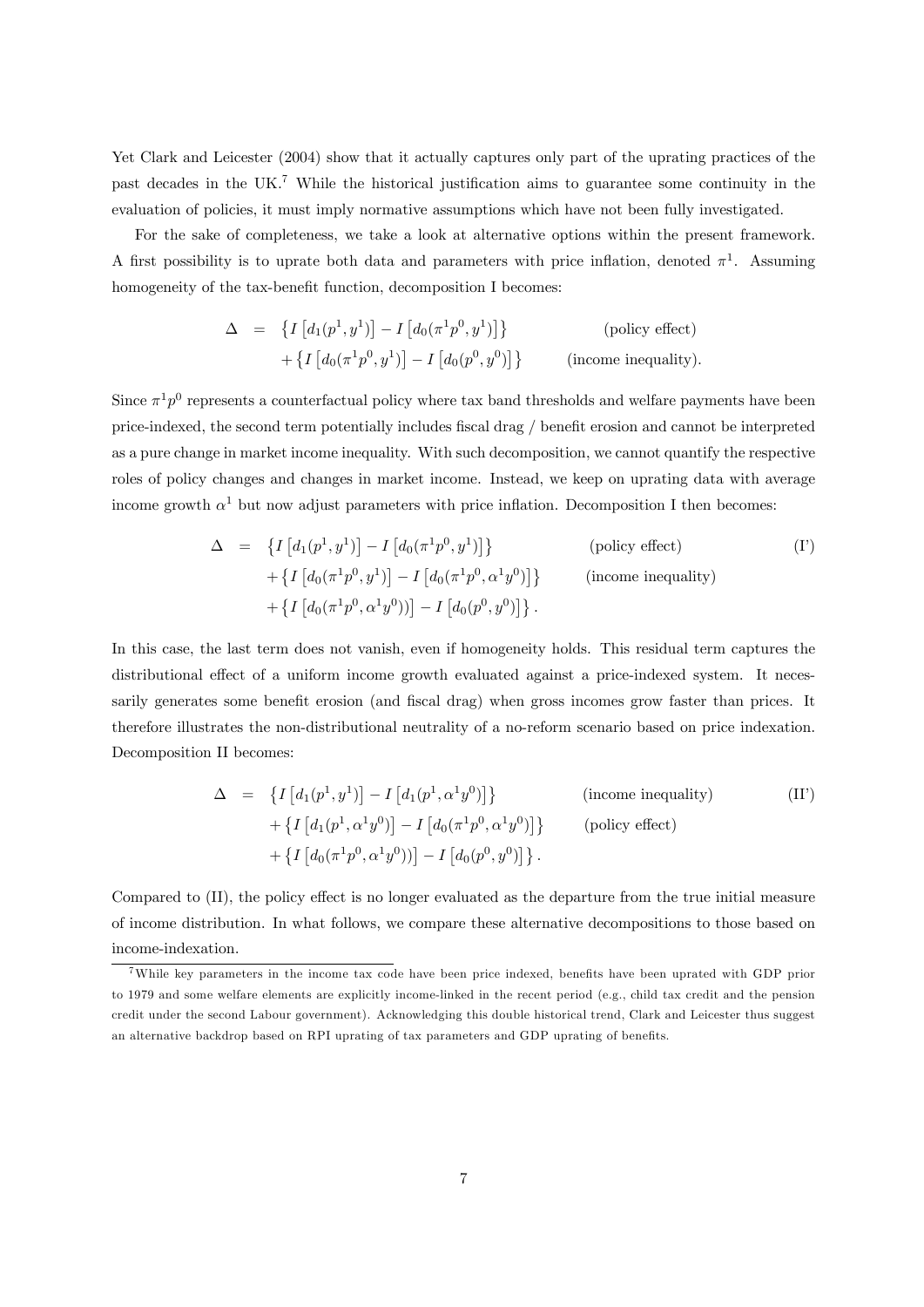# 3 Empirical Application

#### 3.1 Data and Simulations

The base and end period data are drawn from the Family Expenditure Surveys (FES) and contain 6,797 and 6,637 households respectively (see Sutherland and Gutierrez, 2004, for an extended description).<sup>8</sup> The uprating factor  $\alpha^1$ , calculated as the growth rate of average gross income over the 1998-2001 period, is 6:8%. It is computed as an average of all market incomes (incl. labour income, capital incomes and private pensions).<sup>9</sup> Price indexation  $\pi^1$  could be performed using the RPI, as traditionally used for the UK. Yet the value over the period is 6.4%, which is too close to  $\alpha^1$  for the decompositions I' and II' using price-indexation to be different from I and II. Since we want to explore the sensitivity of different methods of indexation, we make use of the much smaller CPI index over the period (3:3%), as used in Callan et al. (2006).

Simulations are performed using the tax-benefit calculator EUROMOD. This microsimulation model computes direct taxes and monetary transfers  $-$  and hence disposable income  $-$  for all the households of a representative dataset (cf. Bargain, 2006 ed.). Note that the analysis below ignores in-kind benefits and uses the information contained in the data when taxes and benefits cannot be simulated.<sup>10</sup> We follow the EUROSTAT recommended assumptions. That is, all measures are based on equivalised household disposable income using the modified OECD scale; the poverty line is fixed at  $60\%$  of median equivalised incomes.<sup>11</sup>

EUROMOD has been designed to compare tax-benefit systems across Europe. For this reason, it may be seen as less accurate than national microsimulation models (for instance TAXBEN or POLIMOD in the UK) for specific studies at a country level. Yet the robustness of EUROMOD has been extensively checked through numerous applications (e.g., in Bargain, 2006 ed.) and validation studies (cf. Mantovani and Sutherland, 2003). In particular for the UK, validation of simulated elements of income is carried out by Sutherland and Gutierrez (2004) both in relation to independent external sources and to output from the national UK tax-benefit model POLIMOD.<sup>12</sup> The only drawback with the EUROMOD module

<sup>&</sup>lt;sup>8</sup>The choice of the period under investigation is driven by what is currently available for the UK module of EUROMOD. Nevertheless, the 1998-2001 period is particularly interesting, as motivated in the introduction.

<sup>&</sup>lt;sup>9</sup>Note that the decomposition requires the use of a *unique* factor on all types of incomes. If differentiated  $\alpha$  coefficients were used for each income source (e.g. labour versus capital income), the distribution of gross income would change, i.e.  $I(\alpha^1 y^0) \neq I(y^0)$ , while we actually want to hold it constant for the sake of the decomposition.

 $10$  This is in particular the case of child support (no data on absent parents), statutory sick pay and maternity pay (no data on qualifying conditions), council tax (no data on property value or council tax band and no location information below standard region), disabled persons tax credit and several disability allowances (insufficient information on disability).

 $11$  The modified OECD scale has also replaced the McClements scale in some of the official statistics produced in the UK, in particular in those published by the Department for Work and Pensions since 2007. Brewer et al. (2004) note that this switch reflects a widespread view that McClements does not give sufficient weight to the costs of very young children relative to older children.

 $12$  External sources stem from the "Households Below Average Income" annual survey (published by the Department for Work and Pensions and based on the Family Resources Survey), on "The Effect of Taxes and Benefits on Household Income" annual survey (published by the Office for National Statistics in *Economic Trends* and based on the FES and it past-2001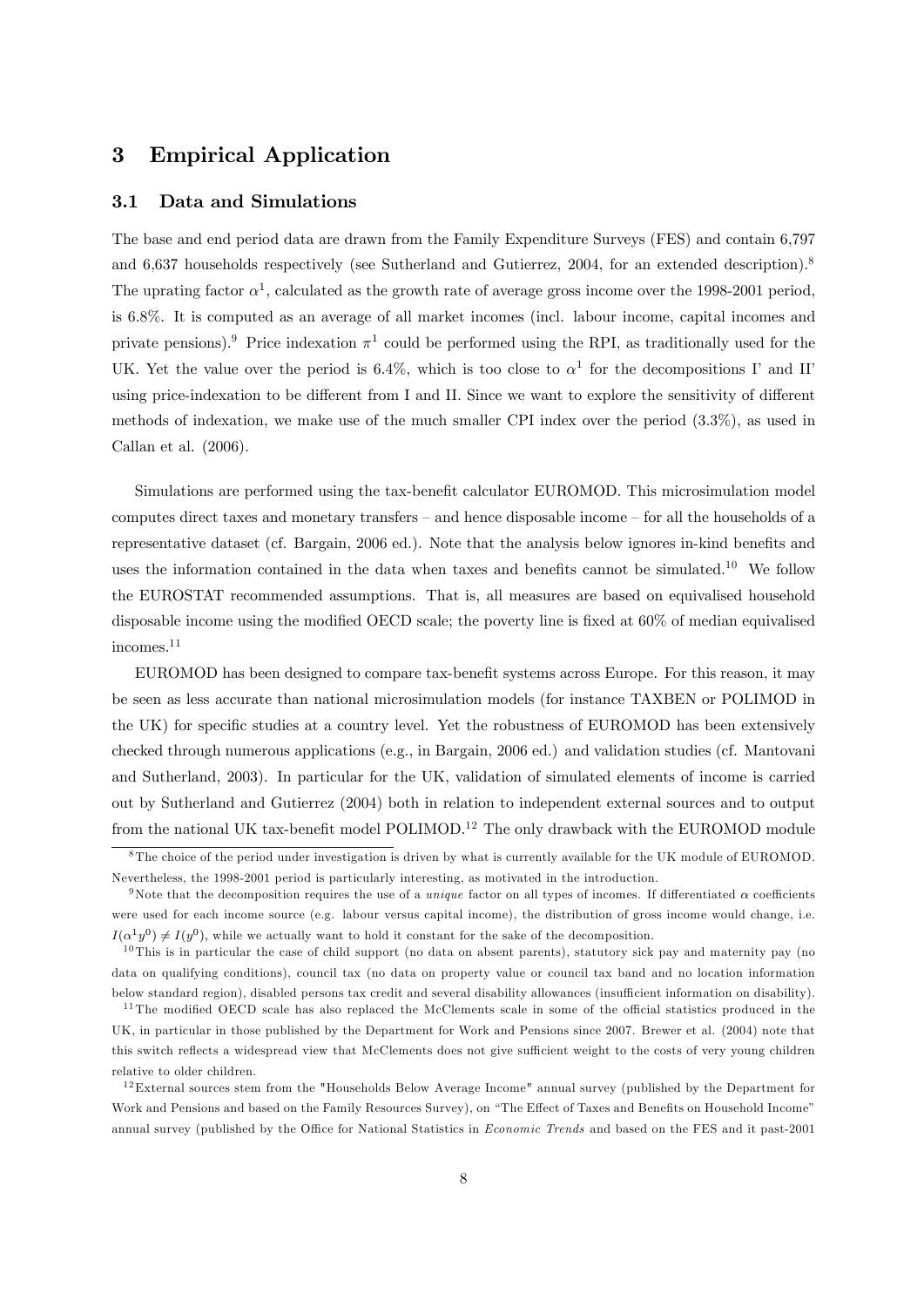for the UK is the use of the FES rather than the much larger Family Resource Survey (FRS). Clark and Taylor (1999) actually find a greater degree of accuracy when using the FRS to measure inequality. In what follows, we include measures of statistical inference for the main inequality/poverty indices.

More traditionally, small but systematic differences between survey-based and simulation-based results are likely due to the approximations made in the latter. In particular for the UK, simulations do not account for possible non-take-up of means-tested benefits and tax credits, which must explain most of the underestimation of poverty and inequality.<sup>13</sup> We find a Gini of around 31 for the UK (30.9 for the year 1998 and 31.1 for 2001), which is about 3% lower than ECHP-based values reported in Dennis and Guio (2003) and 11% lower than figures reported for 2001 by the Department for Work and Pensions (based on the Family Resources Survey). These approximations are however not specific to the present study and also made in policy assessments based on national microsimulation models (see for instance Clark and Leicester, 2004, or Adam and Wakefield, 2005, using TAXBEN).

#### 3.2 Relative Effect of Tax-benefit Policy Changes

The period under investigation almost coincides with the first term of the New Labour government in the UK. It is characterized by an increased generosity of welfare payments, especially since 1999. Income support for the elderly (now called 'minimum income guarantee') has been increased and has now higher capital limits than for other claimants. Families with children also benefit from an increase in income support and from the replacement of the family tax credit by the more generous WFTC. To limit adverse effects of the WFTC, namely the possibility that employers offset the net gain of the transfer by lowering hourly wages, the government has also introduced a national minimum wage. In addition, a nonrefundable childrenís tax credit has replaced the married couples allowance (except for elderly) and the additional personal allowance. More minor changes in welfare include the introduction of a pensioner's annual winter fuel allowance and nominal adjustments of existing transfers (housing benefit, council tax benefit, child benefit). On the tax side, structural policy changes include the abolition of the tax relief on mortgage interest, the introduction of a 10% lower rate and the reduction in the standard rate (from 23% to  $22\%$ ) in the income tax schedule, the switch from a trigger to a slice structure of Employers' social insurance contributions. Finally, council taxes have been regularly raised above inflation.<sup>14</sup>

The policy changes under New Labour have already been extensively analysed, in particular using the national microsimulation models TAXBEN (e.g., Brewer et al. 2004) and POLIMOD (e.g., Sutherland, 2001). Our contribution here is simply to disentangle and quantify the relative tax-benefit policy effect

successor, the Expenditure and Food Survey) and on additional calculations conducted by the Institute for Fiscal Studies. <sup>13</sup> This aspect is carefully investigated by Sutherland and Gutierrez (2004) who reconcile EUROMOD simulations with official figures by imputing non-take-up rates. Hancock et al. (2003) discuss the difficulty to introduce take-up correction within microsimulation. Hancock et al. (2004) emphasize the necessity to carry out specific take-up modelling for each instrument and to account for possible interactions (for instance, housing benefits and income support).

 $14$ The average real increases in England and Wales was around 17% between 1997 and 2001. This is the fastest increase of any ma jor tax under Labour, although it remains a relatively small tax as it represents less than 5% of government revenues. See Adam and Wakefield (2005) for an extensive analysis of its distributional implications.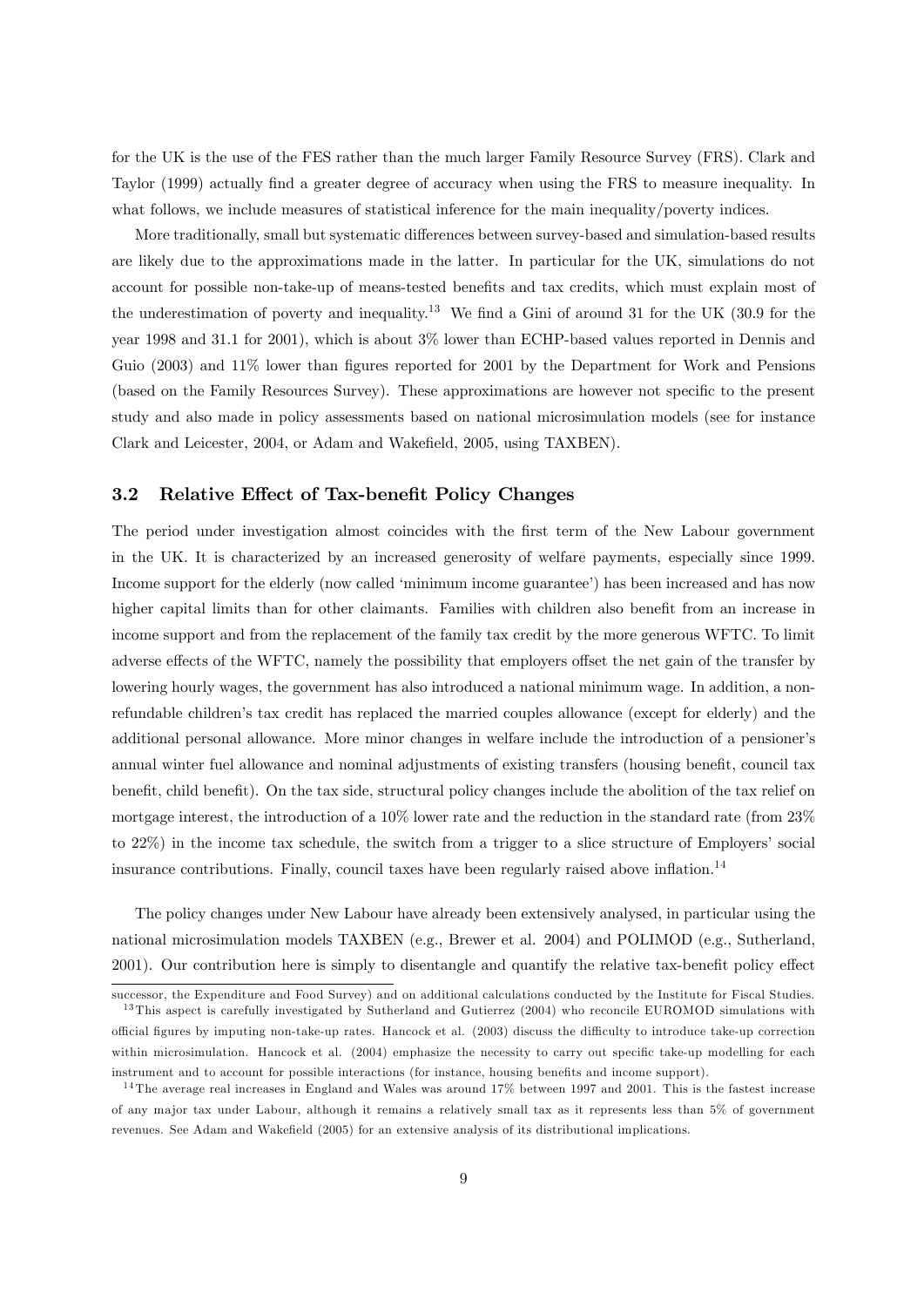by applying the formal decompositions suggested above. Detailed results are shown in table 1 where we report the various counterfactuals used in the decompositions, the overall change in inequality/poverty, the homogeneity check, and complete results for decompositions I, II and the averaged Shorrocks-Shapley decomposition. A battery of indicators is used to analyze precisely the different effects on various parts of the income distribution and to study poverty for different demographic groups (families with children, elderly, all others). In addition, table 2 provides standard errors for the main indices, focusing on both initial and final years, total change, homogeneity test. Most importantly, 95% confidence intervals for the tax-benefit policy effect according to the three main decompositions are reported.

First of all, we can compare the situation in base and end periods as reported by columns indexed (0) and (4) in table 1. It turns out that inequality, as measured by the Gini and percentile ratios, does not change much over time. According to table 2, the small increase in the Gini is not significant, nor are the changes in percentile ratio; only the Atkinson with high inequality aversion ( $\varepsilon = 1.25$ ) indicates a relatively worse off situation for those in the lowest part of the distribution. This twist in the distribution is also reflected by a small, but non significant, increase in the  $\text{FGT}(2)$  poverty measure, which puts more weights on those that fall well below the poverty line. The square poverty gap increases more markedly for the working-age population without children  $-$  a likely reflection of the fact that these households are not affected by the increases in income support and family tax credit. Further, headcount poverty has significantly decreased amongst families with children and, to a lesser extent, old-age households. Yet it is not accompanied by a reduction in the depth of poverty for the latter.<sup>15</sup> These results are overall in line with Brewer et al.  $(2004)$ : the number of poor decreases but the relative situation of the poorest  $$ especially among working-age households without children  $-\,$  deteriorates over the period.

We now decompose the role of policy changes versus other changes in explaining this overall trend. Beforehand, we test the homogeneity property by reporting the third term of both decompositions I and II, i.e. the difference between  $I\left[d_0(\alpha^1 p^0, \alpha^1 y^0)\right]$  and  $I\left[d_0(p^0, y^0)\right]$ . It turns out that this difference is not statistically different from zero for all reported measures, which confirms that the property holds (cf. table 2). As a result, we can concentrate on the decompositions into two terms only, i.e., policy effects and changes in market income inequality. Decomposition results point towards a significant equalising effect of policy changes in the UK over the period 1998-2001. Differences between methods, as reported in table 1, are small. Table 2 shows that they are actually not significant  $-$  with the exception of the Atkinson index ( $\varepsilon = 1.25$ ).<sup>16</sup> Therefore, we can be confident in the weight of the policy effect as measured in these decompositions.

Policy change reduces inequality moderately and almost offsets increased market income inequality

 $15$ As in Sutherland and Piachaud (2001), we find that (relative) child poverty decreases by a bit more than 29% (about one million children). The policy change has done more than moving children from just below the line above it. It has also reduced the intensity of poverty and the situation of the poorest. A specific assessment of child poverty under the first New Labour government is provided by Sutherland and Piachaud (2001), Dickens and Ellwood (2003) and Brewer et al. (2003).

 $16$  This index is measured with much less precision when using the end-period data, which leads to an imprecise gauge of the policy effect under decomposition I.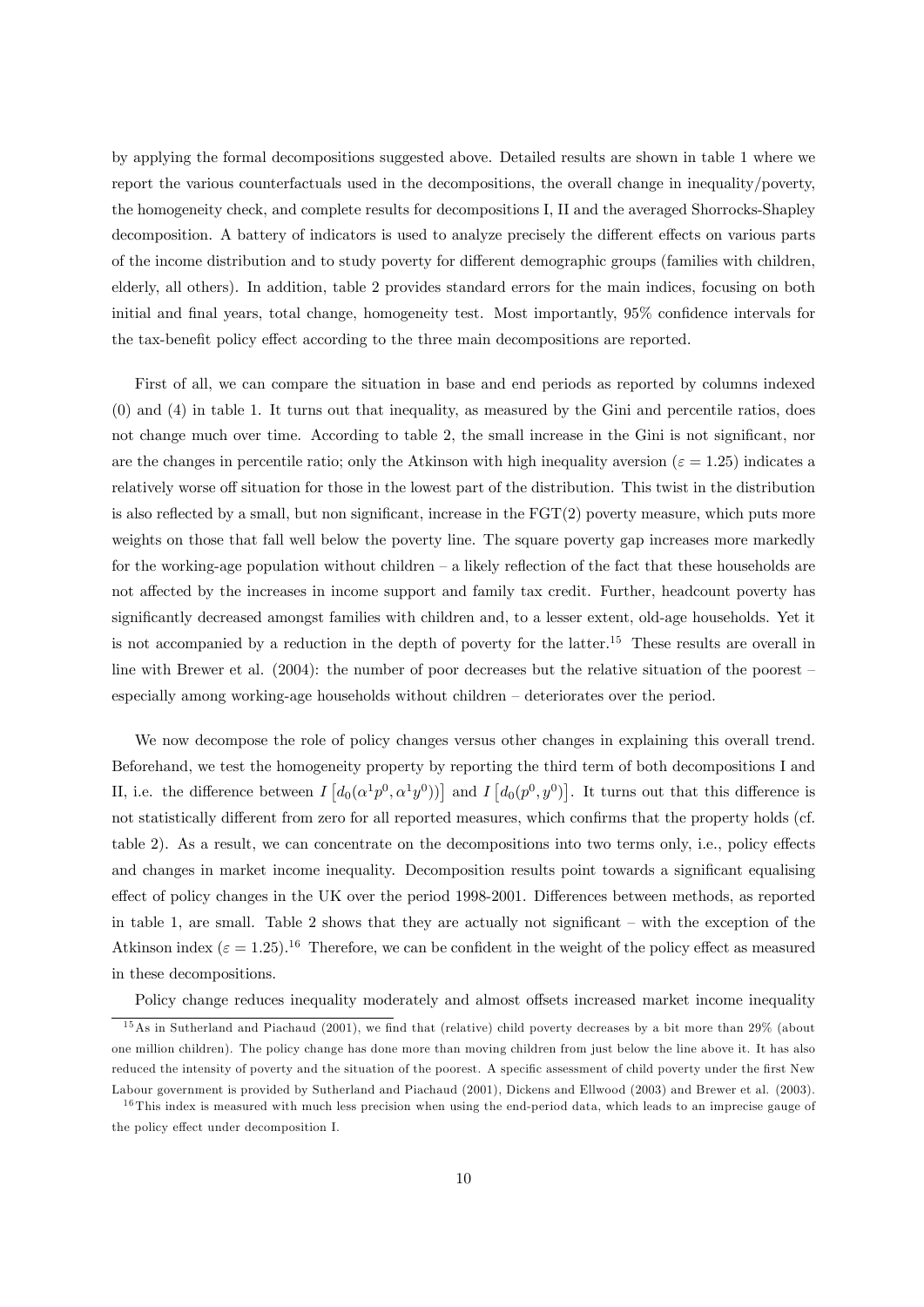according to most measures. Without policy effects, inequality as measured by the Gini would have increased by around 1.7 points (close to the  $1.5$  figure reported in Brewer et al.,  $2004$ ). The policy effect itself reduces the Gini by around 1.5 points (close to the 1.4 points reported in Clark and Leicester, 2004). However, this overall trend hides a more complex pattern when looking at the lower part of the distribution especially. The increase in market income inequality as measured by the Atkinson index with high inequality aversion is very large, only partly compensated by policy changes. The significant decrease in the headcount ratio is entirely due to the policy effect overall and is driven in particular by poverty reduction among children and the elderly. The decrease in  $FGT(1)$  and  $FGT(2)$  indices due to policy changes is counteracted by changes in market income distribution overall. In contrast, the depth of *child* poverty is not affected by changes in market income and strongly decreases in total in response to policy changes – this likely reflects the expansion of income support and family tax credits. While changes in market income deteriorate the relative position of poor pensioners, reforms seem to move a large number of them just above the poverty line but do not manage to improve the relative situation of the poorest ones.

Figure 1 depicts the change in the overall distribution by plotting the differences between Lorenz curves in base and end periods as well as the decompositions I and II. The slight rise in inequality since 1998 essentially reflects what has happened at the extremes of the income distribution. Precisely, for both the richest and poorest, income growth is increasing with income. Indeed the difference between 2001 and 1998 Lorenz curves ('total change') is negative, indicating that the Lorenz curve has moved downward (i.e., further from the equality line) at these extremes. Confidence intervals (not represented) show that the total change is not significant, except for the first decile where the Lorenz curve has significantly moved away from the equality line. However, both the policy effect and the change in market income inequality are significant all along the distribution, with the exception of the top decile for the policy effect.

Table 3 shows that uprating tax-benefit parameters with price inflation rather than income growth does not affect the relative weight of the policy effect much (standard errors are. The residual term is actually not significantly different from zero for the reported inequality measures. It is however positive and significant for headcount poverty, reflecting the benefit erosion due to price-indexed parameters (and the fact that  $\alpha$  is larger than  $\pi$ ). Another difference between no-reform counterfactuals is the way they affect tax revenues. It may be argued that counterfactuals that significantly affect the fiscal position of the government are not plausible. Indeed, a counterfactual which generates a lot of redistribution  $-e.g.,$ in which benefits have been uprated more than income – would also cost much more to the state. Thus we calculate the difference between net tax revenue from the actual 2001 system (evaluated on base year data) and that from the income-indexed and price-indexed 1998 systems (using decompositions II and II<sup>'</sup> respectively). We find a decrease of £1.08 bn and £1.33 bn in tax revenue respectively. This means that the actual reforms have left the government slightly worse off (and the household sector better off) than in our counterfactual world  $-$  a reflection of the redistributive policies of the period. As expected, this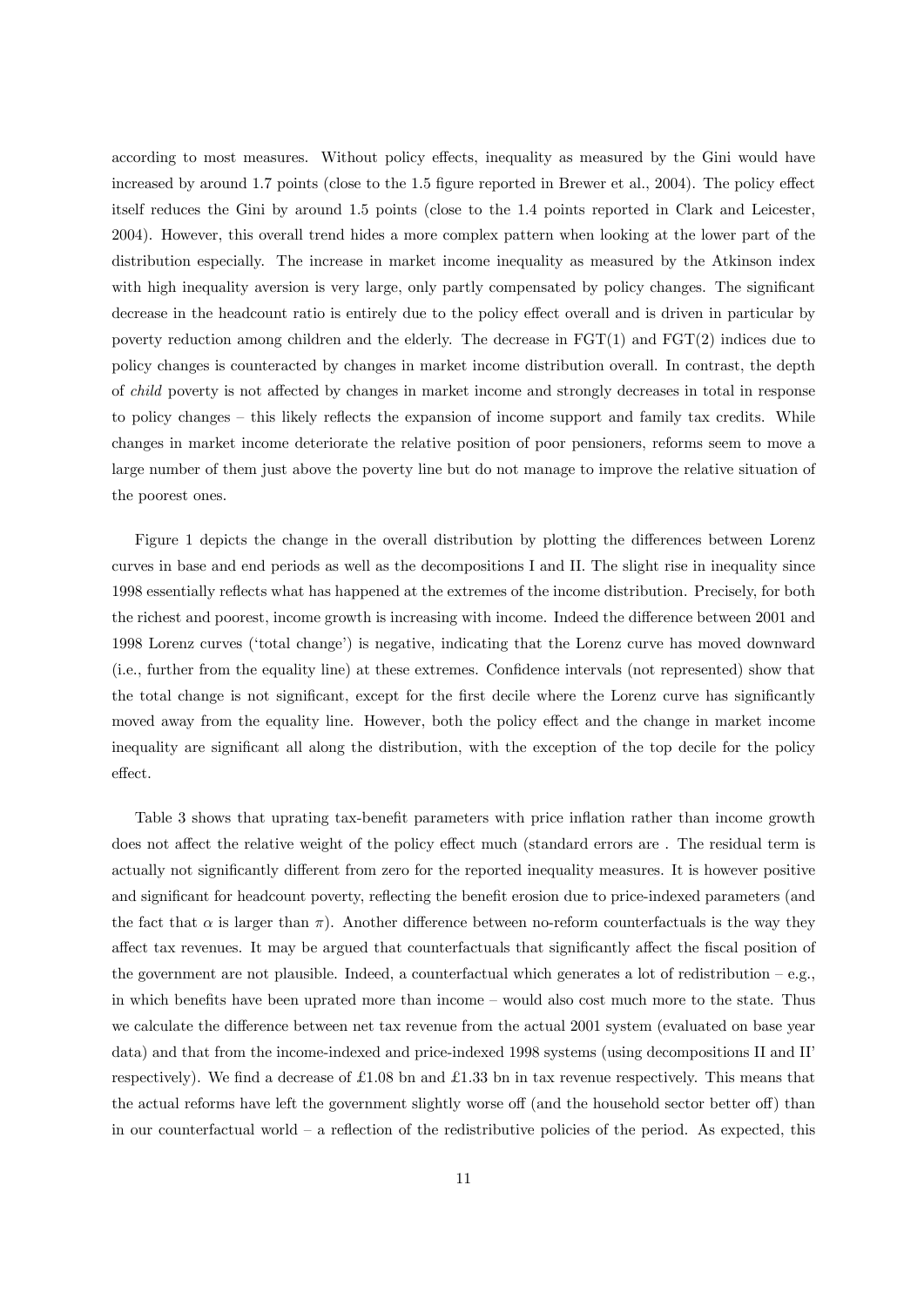effect is larger in the situation where benefits are uprated 'only' by price inflation. The income-adjusted scenario is therefore slightly more revenue-neutral. Note however that distributional neutrality more than revenue neutrality was our primary objective when designing decompositions I and II.

Finally, table 4 provides a few additional simulations aimed to identify which particular policies are responsible for the significant overall redistributive effect. For this exercise, we simply use the 2001 system/population as the reference point, and simulate the change in inequality/poverty in case some of the policies are taken back to what they were in 1998. The second column shows the combined effect of all the 1998 policies  $-$  which is nothing else than the policy effect of decomposition I. When policies did not exist in the 1998 system (childcare tax credit, minimum wage), the exercise consists simply in cancelling these policies. For the others, we apply the 1998 version of the policy while adjusting monetary parameters to 2001 using  $\alpha^1$ . Note that the Shapley value method could in principle be extended to explain the contribution of these different policies. This is however made difficult by the fact that each policy interacts with the rest of the system. This partly explains why the cumulated effect of the different policies does not sum up to the total policy effect.<sup>17</sup> While the relative contributions of the different policies cannot be exactly quantified, our simulations give nonetheless a fair idea of their relative influences. It comes that the extension of the income support and the replacement of the family tax credit by the WFTC in 1999 have been the most influential reforms as far as progressive effects are concerned. The former reform accounts for half of the poverty reduction amongst pensioners while both reforms account for most of the decline in child poverty. The child tax credit is targeted mainly to middle-income families and pushes up the mean/median income without improving the situation of the worst off.<sup>18</sup> Other policies play a more minor role.

# 4 Conclusion

Relying on microsimulated counterfactual distributions, we decompose the time change in inequality/poverty into the contribution directly due to tax-benefit policy changes and the contribution of other factors such as changes in market income inequality. The method is applied to inequality/poverty changes in the UK over the period 1998-2001. Results confirm that the redistributive measures of the Labour government have reduced the increase in inequality that would have occurred otherwise. These reforms have contributed to a significant drop in poverty among children and the elderly.

Counterfactual distributions can be conditional on base period data, end period data, or an average of these two contributions. This last measure corresponds to the Shapley value method as reinterpreted by Shorrocks (1999). Results do not reveal a particularly large sensitivity to the population at use to evaluate policy changes, which confirms previous sensitivity analysis by Clark and Leicester (2004)

 $17$  For inequality measures of the whole distribution (like the Gini), this is also explained by the simple fact that the different policies affect different parts of the distribution.

 $18$  Indeed, this is a reduction to tax liability that is not refunded to non-taxpayers so that low income families are not eligible; those with high income are not eligible either since the credit is tapered away.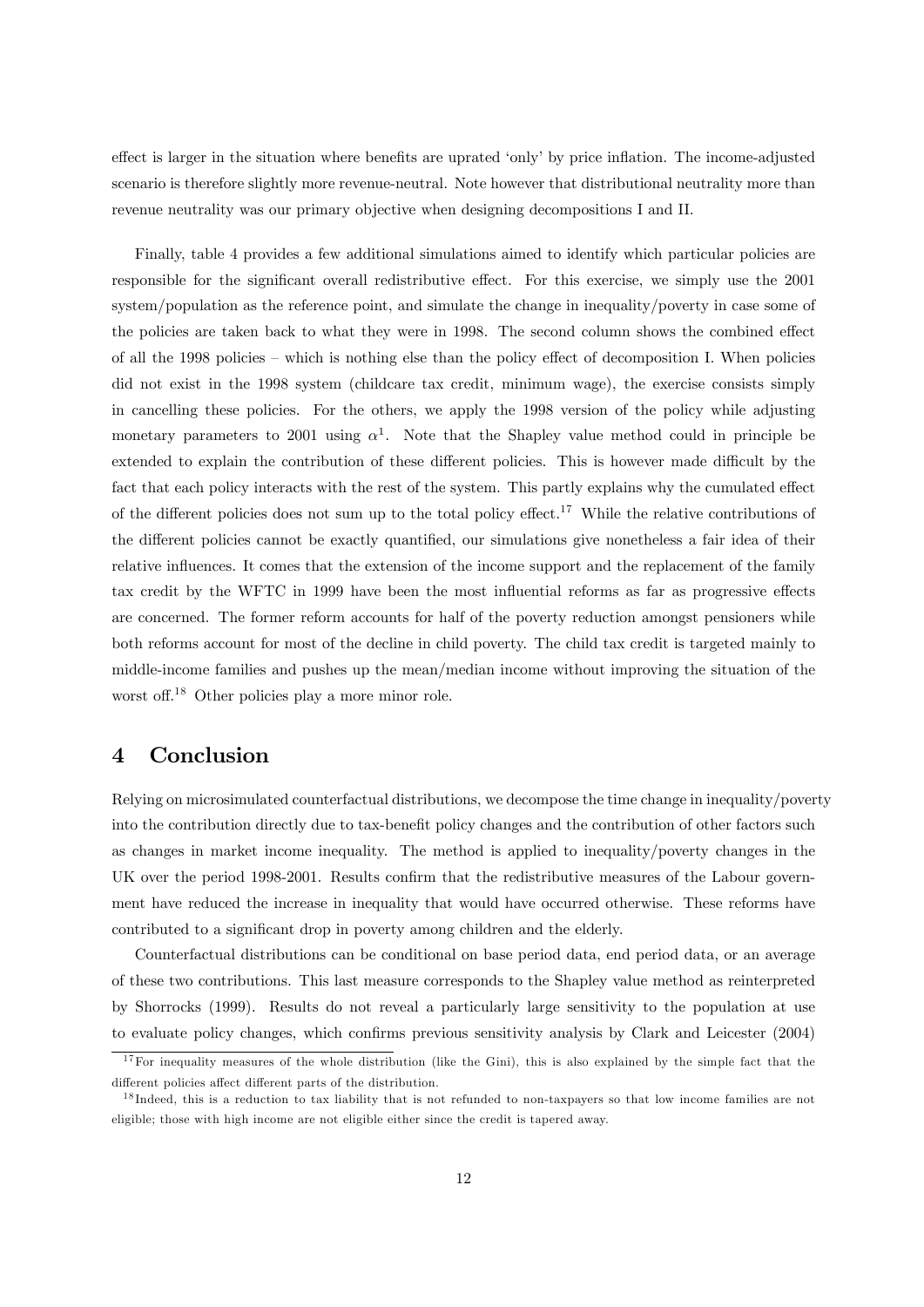for the UK. This is somehow reassuring for the many analyses using the "base weighted" measure of policy impact as a first approximation, in particular when evaluating budget propositions for coming years. Yet it is not sure that this result can be generalised to all countries and to all types of income distribution measures. We have encountered more imprecise assessment of the Atkinson index with high inequality aversion when using end-period data. Also, results by Bargain and Callan (2008) show that the contribution of the policy effect to changes in headcount poverty in Ireland over the second half of the 1990s is significantly different depending on the decomposition at use.

Results for the UK are also robust to the choice of backdrop used to evaluate the policy effect. Rather than the price-indexation benchmark used in most policy analyses, a scenario where all taxbenefit parameters are adjusted in line with mean income growth seems appropriate when gauging the distributional effect of reforms. Yet the normative judgments incorporated in these different benchmarks require further investigation.

Finally, the present analysis has ignored behavioural responses. Future research should attempt to integrate those, and in particular the modelling of labour supply, into the decomposition framework.<sup>19</sup>

# References

- [1] Adam, S. and M. Wakefield (2005): "The distributional effects of tax and benefit reforms since 1997", chapter 7 of the Green Budget, January 2005
- $[2]$  Atkinson, A.B. (2005): "EUROMOD and the development of EU Social Policy", EUROMOD working paper 1/05.
- [3] Bargain, O. (2006, ed.), Microsimulation in action: policy analysis in Europe using EUROMOD, Research in Labor Economics, 25, Elsevier, North-Holland."
- [4] Bargain, O. and T. Callan (2008): "Effects of Tax-benefit Changes on Inequality Trends in Europe: A Decomposition Approach", forthcoming in the *Journal of Economic Inequality*
- [5] Blundell, R.W., A. Duncan, J. McCrae and C. Meghir (2000): "The Labour Market Impact of the Working Families' Tax Credit", Fiscal Studies, 21, 1, 75-103.
- [6] Brewer, M., Clark, T. and Goodman, A. (2003): ëWhat really happened to child poverty in the UK under Labour's first term?', Economic Journal, 113 (488), F240-57
- [7] Brewer, M., A. Goodman, M. Myck, J. Shaw and A. Shephard (2004): "Poverty and Inequality in Britain: 2004", Institute for Fiscal Studies, commentary paper 96.

 $19$ As a matter of fact, policy reforms during the period under investigation aimed to encourage employment of families with children, notably through the extension of tax credits. However, early evidence by Blundell et al. (2000) found only moderate effects to the working family tax reform of 1999, with a small increase in overall participation by just above 27,000 individuals. More recently, Brewer et al. (2004) conclude that Labour's tax and benefit reforms have acted to weaken incentives on average.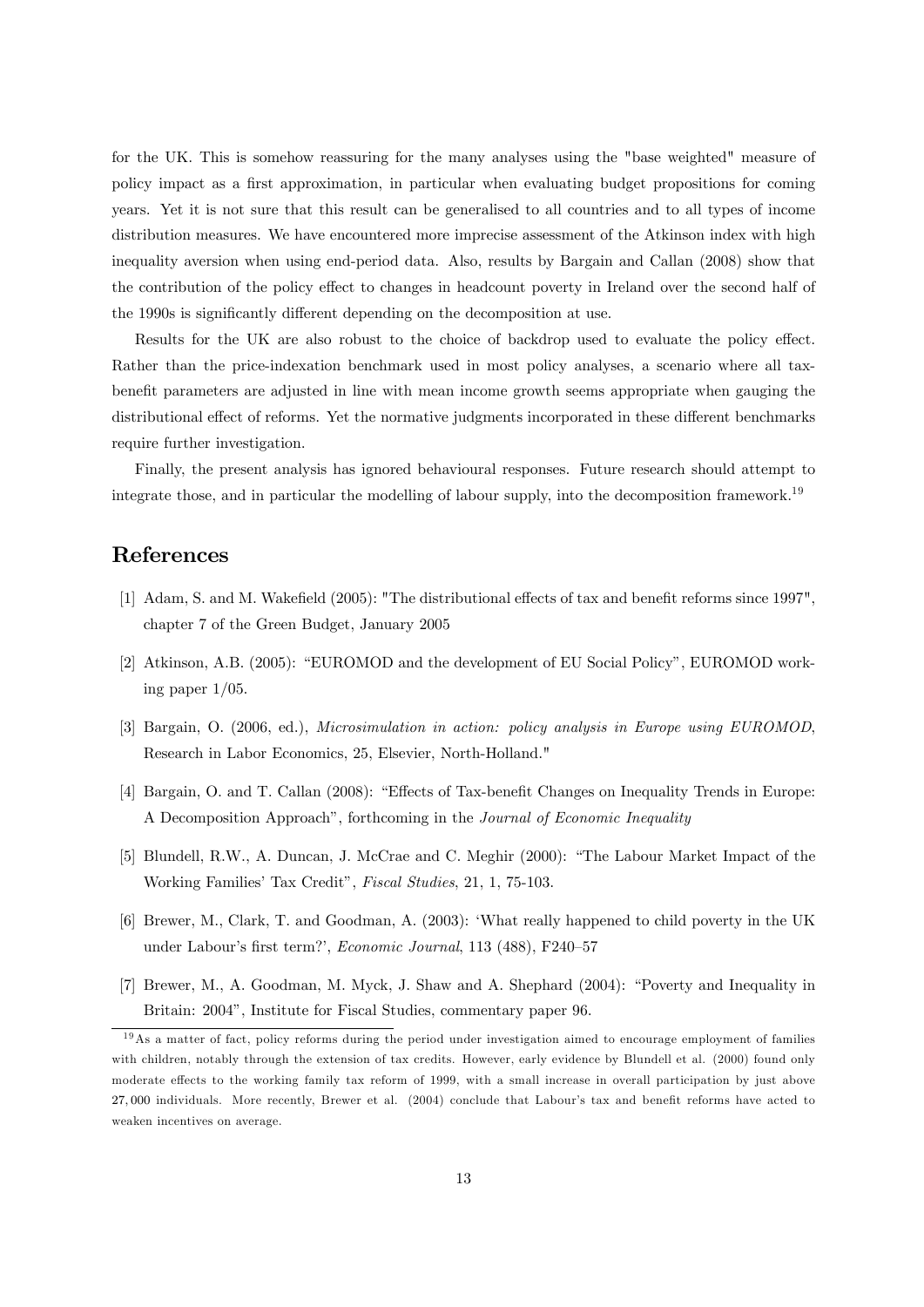- [8] Callan, T., K. Coleman and J.R. Walsh (2006): "Assessing the Impact of Tax-Transfer Policy Changes on Poverty: Methodological Issues and Some European Evidence", in O. Bargain (ed.) Microsimulation in action: policy analysis in Europe using EUROMOD, Research in Labor Economics, 25, Elsevier, North-Holland.
- [9] Chantreuil, F. and A. Trannoy (1997): "Inequality decomposition values", mimeo, Université de Cergy-Pointoise.
- $[10]$  Clark, T. and A. Leicester  $(2004)$ : "Inequality and two decades of British tax and benefit reforms", Fiscal Studies, 25, 2, 129-158.
- [11] Clark, T. and J. Taylor (1999): "Income Inequality: A Tale of Two Cycles?", Fiscal Studies, 20, 4, 387-408
- [12] Dardanoni, V. and P. J. Lambert (2002): "Progressivity comparisons", Journal of Public Economics, 86, 99-122.
- [13] Datt, G. and M. Ravallion (1992): "Growth and redistribution components of changes in poverty measures - a decomposition with applications to Brazil and India in the 1980s", Journal of Development Economics, 38, 275-296.
- [14] Dennis, I. and A-C. Guio (2003): "Poverty and social exclusion in the EU after Laeken- part 1". Statistics in Focus Theme 3 8/2003, Eurostat.
- [15] Dickens, R. and Ellwood, D. (2003): 'Child poverty in Britain and the United States', *Economic* Journal, 113 (488), F219-F239
- [16] Goodman, A., Johnson, P. and Webb, S. (1997), Inequality in the UK, Oxford: Oxford University Press.
- [17] Hancock, R., S. Pudney and H. Sutherland (2003): "Using econometric models of benefit take-up by British pensioners in microsimulation modelsî, ISER working paper.
- [18] Hancock R., S. Pudney, G. Barker, M. Hernandez and H. Sutherland (2004): "The Take-Up of Multiple Means-Tested Benefits by British Pensioners: Evidence from the Family Resources Surveys", Fiscal Studies.
- [19] Hills, J. (2004), Inequality and the State, Oxford: Oxford University Press
- [20] Immervoll, H. (2005): "Falling up the stairs. An exploration of the effects of "bracket creep" on household incomes", *Review of Income and Wealth*, 51 (1), pp. 37-62.
- [21] Jenkins, S. P. (1995): "Accounting for Inequality Trends: Decomposition Analyses for the UK, 1971-86î, Economica, 62, 245, 29-63.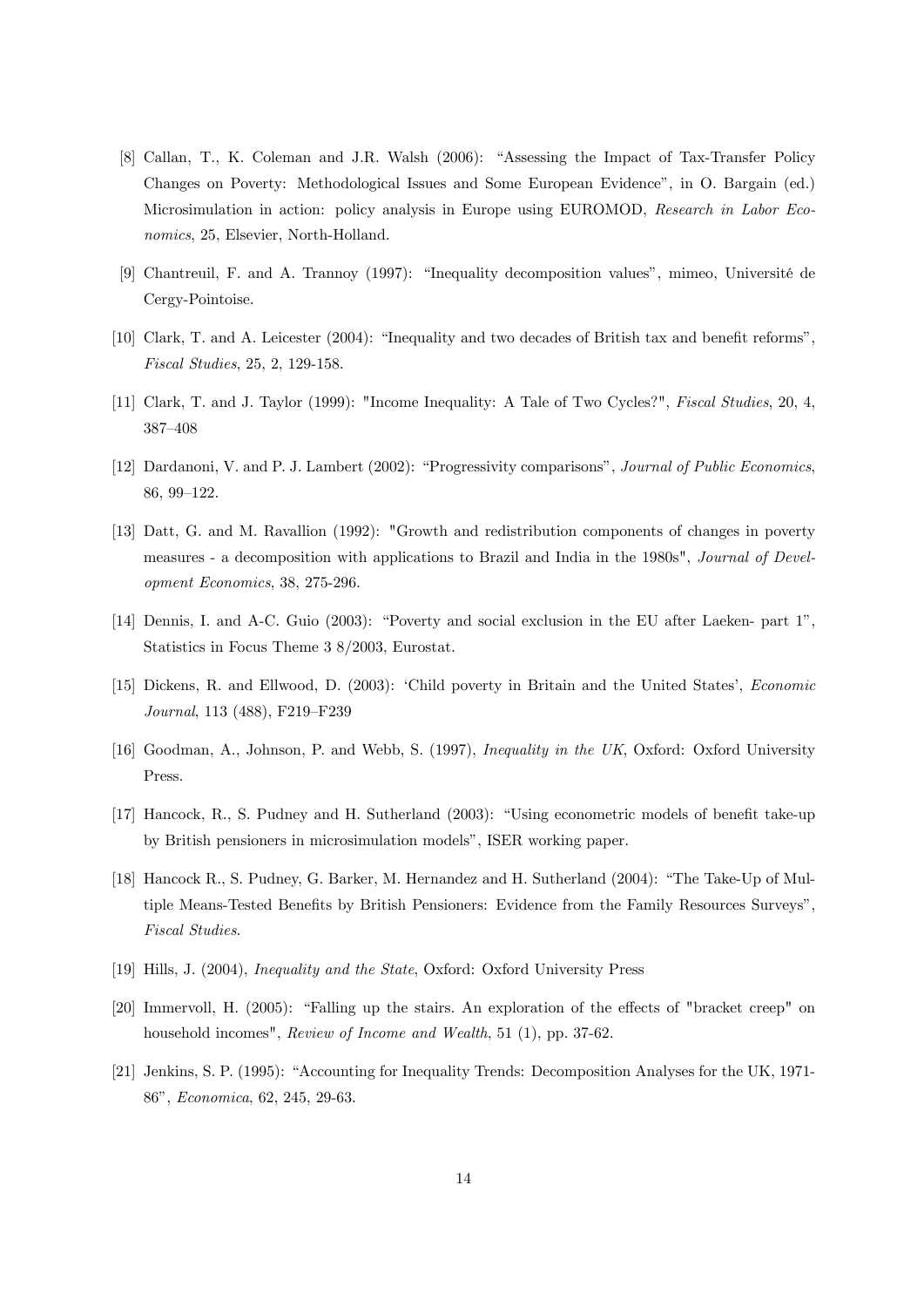- [22] Jenkins, S. and P. van Kerm (2005) "Accounting for income distribution trends: A density function decomposition approach", Journal of Economic Inequality, Vol. 3, No. 1, 43-61.
- [23] Kolenikov, S. and A. Shorrocks (2005): "A Decomposition Analysis of Regional Poverty in Russia", Review of Development Economics, Vol. 9, No. 1, 25-46.
- [24] Lambert, P. J., and T. O. Thoresen  $(2009)$ : "Base independence in the analysis of tax policy effects: with an application to Norway 1992-2004", International Tax and Public Finance, 16, 219-252.
- [25] Mantovani, D. and H. Sutherland (2003): "Social indicator and other income statistics using the Euromod baseline: a comparison with Eurostat and national statisticsî, Euromod working paper, EM1/03.
- [26] Mookherjee, D. and A.F Shorrocks (1982): "A decomposition analysis of the trend in UK income inequality",  $Economic\ Journal$ , 92(368), 886-902
- [27] Shorrocks, A. F. (1982): "Inequality Decomposition by Factor Component", Econometrica, Vol 50, pp. 193-211.
- [28] Shorrocks, A. F. (1999): "Decomposition Procedures for Distributional Analysis: A Unified Framework Based on the Shapley Value", Wivenhoe Park: University of Essex and Institute for Fiscal Studies.
- [29] Sutherland, H. (2001): "Five Labour Budgets (1997 2001): impacts on the distribution of household incomes and on child poverty", Microsimulation Unit Research Note no. 41
- [30] Sutherland, H. and Piachaud (2001): "Reducing child poverty in Britain: an assessment of government policy 1997-2001", Economic Journal, 111 (469), F85-101.
- [31] Sutherland, H. and R. Gutierrez (2004): "EUROMOD Country Report: United Kingdom", ISER, University of Essex.
- [32] Sutherland, H. M. Evans, R. Hancock, J. Hills and F. Zantomio (2008), The impact of benefit and tax uprating on incomes and poverty, published by the Joseph Rowntree Foundation.
- [33] Thoresen, T. O. (2004): "Reduced Tax Progressivity in Norway in the Nineties: The Effect from Tax Changes", *International Tax and Public Finance*, 11, 487–506.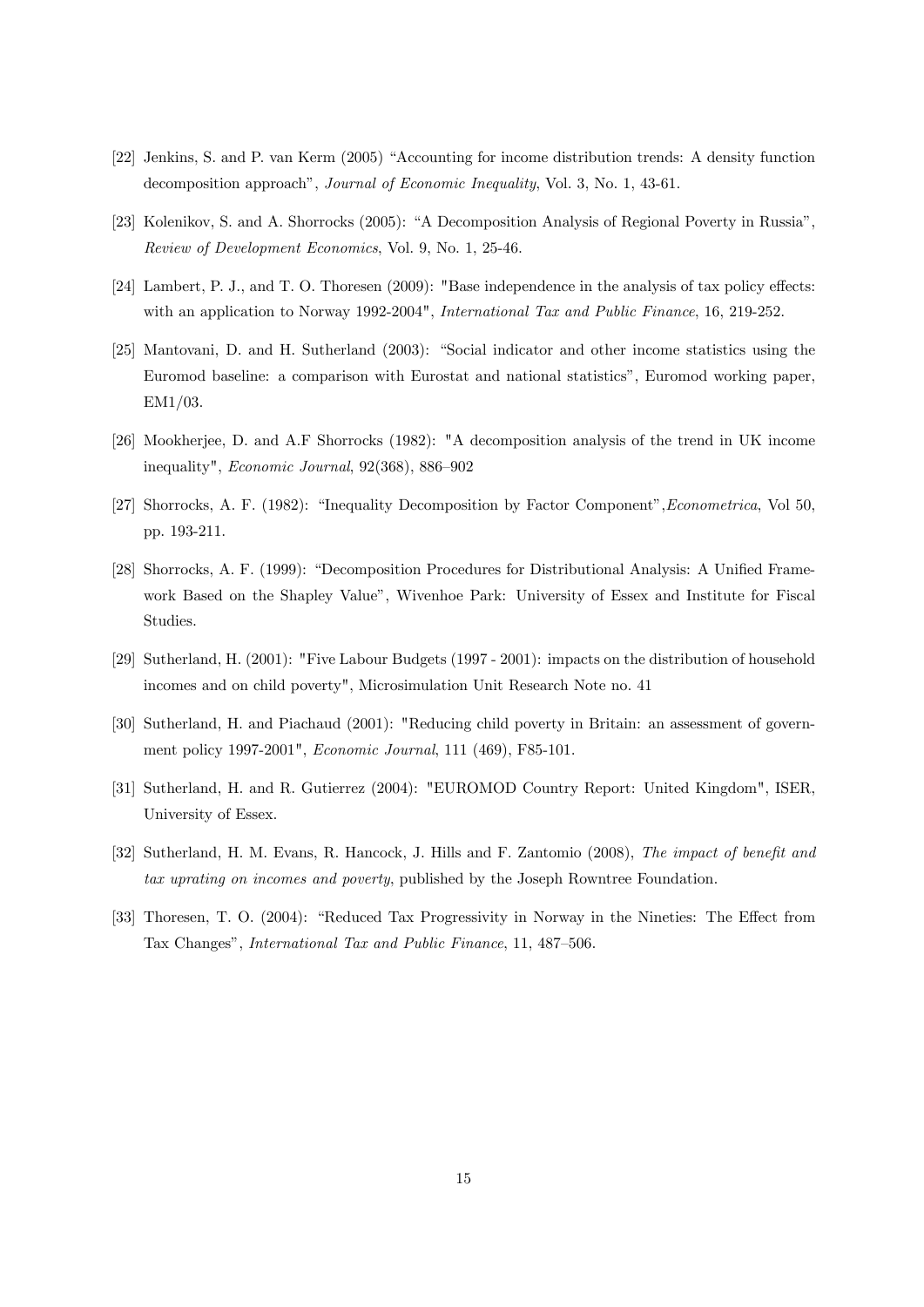| data year:                                           | $\mathbf 0$ | $\mathbf 0$              | $\overline{\phantom{a}}$ | $\circ$        | $\overline{\phantom{a}}$ | Decomposition I |                 |                       | Decomposition II |                       | Shorrocks-Shapley |                                                        |                  |  |
|------------------------------------------------------|-------------|--------------------------|--------------------------|----------------|--------------------------|-----------------|-----------------|-----------------------|------------------|-----------------------|-------------------|--------------------------------------------------------|------------------|--|
| uprated to:                                          |             | $\overline{1}$           |                          | $\overline{1}$ |                          | Total           | Homog-          |                       |                  |                       |                   |                                                        | Decomposition    |  |
| policy year:                                         | $\mathbf 0$ | $\mathbf 0$              | $\mathbf 0$              | $\mathbf{1}$   | $\mathbf{1}$             | change          | eneity<br>check | Tax-benefit<br>policy | Market<br>income | Tax-benefit<br>policy | Market<br>income  | Tax-benefit<br>policy                                  | Market<br>income |  |
| uprated to:                                          |             | $\overline{\phantom{a}}$ | $\overline{\phantom{a}}$ |                |                          |                 |                 | effect                | inequality       | effect                | inequality        | effect                                                 | inequality       |  |
|                                                      | (0)         | (1)                      | (2)                      | (3)            | (4)                      | $(4)-(0)$       | $(1)-(0)$       | $(4)-(2)$             | $(2)-(1)$        | $(3)-(1)$             | $(4)-(3)$         | Mean of<br>$(4)-(2)$ , $(3)-(1)$ $(2)-(1)$ , $(4)-(3)$ | Mean of          |  |
| Inequality                                           |             |                          |                          |                |                          |                 |                 |                       |                  |                       |                   |                                                        |                  |  |
| Gini                                                 | 30.9        | 30.9                     | 32.5                     | 29.3           | 31.1                     | 0.3             | 0.0             | $-1.3$                | 1.6              | $-1.6$                | 1.8               | $-1.5$                                                 | 1.7              |  |
| Atkinson 0.5                                         | 7.6         | 7.6                      | 8.6                      | 6.9            | 8.0                      | 0.3             | 0.0             | $-0.6$                | 1.0              | $-0.7$                | 1.1               | $-0.7$                                                 | 1.0              |  |
| Atkinson 1.25                                        | 17.7        | 17.7                     | 21.8                     | 16.2           | 20.7                     | 3.0             | 0.0             | $-1.1$                | 4.1              | $-1.6$                | 4.5               | $-1.3$                                                 | 4.3              |  |
| P90/P10                                              | 4.0         | 4.0                      | 4.3                      | 3.7            | 3.9                      | $-0.1$          | 0.0             | $-0.4$                | 0.3              | $-0.3$                | 0.3               | $-0.4$                                                 | 0.3              |  |
| P90/P50                                              | 2.0         | 2.0                      | 2.1                      | 2.0            | 2.1                      | 0.0             | 0.0             | 0.0                   | 0.1              | 0.0                   | 0.1               | 0.0                                                    | 0.1              |  |
| P50/P10                                              | 2.0         | 2.0                      | 2.1                      | 1.8            | 1.9                      | 0.0             | 0.0             | $-0.1$                | 0.1              | $-0.1$                | 0.1               | $-0.1$                                                 | 0.1              |  |
| <b>Total poverty</b>                                 |             |                          |                          |                |                          |                 |                 |                       |                  |                       |                   |                                                        |                  |  |
| FGT0 (%)                                             | 17.5        | 17.4                     | 17.4                     | 15.0           | 15.0                     | $-2.4$          | 0.0             | $-2.4$                | 0.0              | $-2.5$                | 0.1               | $-2.5$                                                 | 0.0              |  |
| FGT1 (%)                                             | 3.1         | 3.1                      | 3.6                      | 2.5            | 2.9                      | $-0.1$          | 0.0             | $-0.6$                | 0.5              | $-0.6$                | 0.5               | $-0.6$                                                 | 0.5              |  |
| FGT2 (%)                                             | 1.0         | 1.0                      | 1.3                      | 0.8            | 1.1                      | 0.1             | 0.0             | $-0.2$                | 0.3              | $-0.1$                | 0.3               | $-0.2$                                                 | 0.3              |  |
| Child poverty                                        |             |                          |                          |                |                          |                 |                 |                       |                  |                       |                   |                                                        |                  |  |
| FGT0 (%)                                             | 24.2        | 24.2                     | 23.2                     | 17.5           | 17.0                     | $-7.1$          | 0.00            | $-6.1$                | $-1.0$           | $-6.7$                | $-0.5$            | $-6.4$                                                 | $-0.7$           |  |
| FGT1 (%)                                             | 3.8         | 3.8                      | 3.9                      | 2.3            | 2.4                      | $-1.4$          | 0.00            | $-1.6$                | 0.1              | $-1.5$                | 0.1               | $-1.5$                                                 | 0.1              |  |
| FGT2 (%)                                             | 1.0         | 1.0                      | 1.0                      | 0.7            | 0.6                      | $-0.4$          | 0.00            | $-0.4$                | 0.0              | $-0.4$                | $-0.1$            | $-0.4$                                                 | 0.0              |  |
| Poverty age>60                                       |             |                          |                          |                |                          |                 |                 |                       |                  |                       |                   |                                                        |                  |  |
| FGT0 (%)                                             | 19.7        | 19.7                     | 22.3                     | 15.5           | 18.3                     | $-1.5$          | 0.0             | $-4.0$                | 2.6              | $-4.2$                | 2.8               | $-4.1$                                                 | 2.7              |  |
| FGT1 (%)                                             | 3.0         | 3.0                      | 4.0                      | 1.8            | 2.9                      | 0.0             | 0.0             | $-1.1$                | 1.1              | $-1.1$                | 1.1               | $-1.1$                                                 | 1.1              |  |
| FGT2 (%)                                             | 0.7         | 0.7                      | 1.1                      | 0.3            | 0.7                      | 0.1             | 0.0             | $-0.4$                | 0.5              | $-0.3$                | 0.4               | $-0.4$                                                 | 0.4              |  |
| Other poor                                           |             |                          |                          |                |                          |                 |                 |                       |                  |                       |                   |                                                        |                  |  |
| FGT0 (%)                                             | 12.5        | 12.5                     | 11.8                     | 13.2           | 12.2                     | $-0.3$          | 0.0             | 0.4                   | $-0.7$           | 0.7                   | $-1.1$            | 0.6                                                    | $-0.9$           |  |
| FGT1 (%)                                             | 2.7         | 2.7                      | 3.1                      | 3.0            | 3.2                      | 0.5             | 0.0             | 0.1                   | 0.4              | 0.2                   | 0.3               | 0.2                                                    | 0.3              |  |
| FGT2 (%)                                             | 1.1         | 1.1                      | 1.5                      | 1.2            | 1.6                      | 0.5             | 0.0             | 0.1                   | 0.4              | 0.1                   | 0.4               | 0.1                                                    | 0.4              |  |
| Contribution of child poverty to total poverty (%)   |             |                          |                          |                |                          |                 |                 |                       |                  |                       |                   |                                                        |                  |  |
|                                                      |             |                          |                          |                |                          |                 |                 |                       |                  |                       |                   |                                                        |                  |  |
| FGT0 (%)                                             | 0.35        | 0.35                     | 0.31                     | 0.29           | 0.27                     | $-0.08$         | 0.00            | $-0.05$               | $-0.03$          | $-0.05$               | $-0.02$           | $-0.05$<br>$-0.07$                                     | $-0.03$          |  |
| FGT1 (%)                                             | 0.31        | 0.31                     | 0.26                     | 0.24           | 0.19                     | $-0.12$         | 0.00            | $-0.07$               | $-0.05$          | $-0.08$               | $-0.04$           |                                                        | $-0.04$          |  |
| FGT2 (%)                                             | 0.27        | 0.27                     | 0.19                     | 0.21           | 0.13                     | $-0.14$         | 0.00            | $-0.06$               | $-0.08$          | $-0.06$               | $-0.08$           | $-0.06$                                                | $-0.08$          |  |
| Contribution of old age poverty to total poverty (%) |             |                          |                          |                |                          |                 |                 |                       |                  |                       |                   |                                                        |                  |  |
| FGT0 (%)                                             | 0.32        | 0.32                     | 0.36                     | 0.29           | 0.35                     | 0.03            | 0.00            | $-0.02$               | 0.04             | $-0.03$               | 0.05              | $-0.02$                                                | 0.05             |  |
| FGT1 (%)                                             | 0.27        | 0.27                     | 0.32                     | 0.21           | 0.28                     | 0.01            | 0.00            | $-0.04$               | 0.05             | $-0.07$               | 0.08              | $-0.05$                                                | 0.06             |  |
| FGT2 (%)                                             | 0.20        | 0.20                     | 0.25                     | 0.11           | 0.19                     | $-0.01$         | 0.00            | $-0.06$               | 0.05             | $-0.09$               | 0.08              | $-0.07$                                                | 0.06             |  |

Table 1: Decomposing Changes in Income Distribution over Time

Measures are based on equivalized income using the modified OECD scale. The poverty line is 60% of the median equivalized income. Gini, Atkinson index and FGT poverty<br>measures are multiplied by 100. Period 0 is 1998 and pe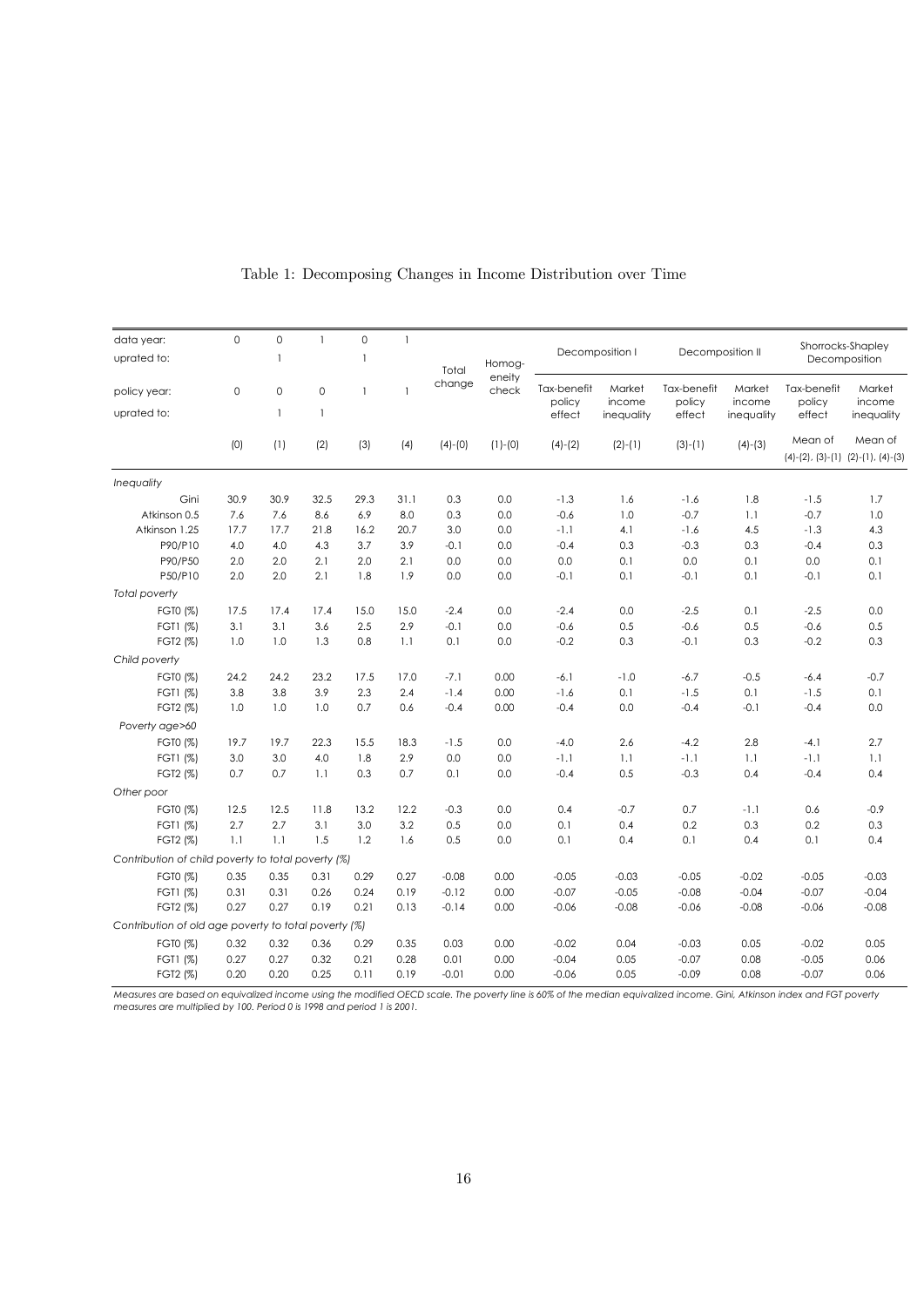|               | data &<br>policy 0 | data &<br>policy 1 | Total<br>change  | Homog-<br>eneity | Decompo I | Policy effect<br>Decompo II                                                                            | Shapley |
|---------------|--------------------|--------------------|------------------|------------------|-----------|--------------------------------------------------------------------------------------------------------|---------|
|               |                    |                    |                  | check            |           |                                                                                                        |         |
| Gini          | 30.9<br>(0.21)     | 31.1<br>(0.27)     | 0.3<br>(0.34)    | 0.0<br>(0.30)    |           | $[-2.1; -0.6]$ $[-2.2; -1.0]$ $[-2.1; -0.8]$                                                           |         |
| Atkinson 0.5  | 7.6<br>(0.19)      | 8.0<br>(0.33)      | 0.3<br>(0.38)    | 0.0<br>(0.27)    |           | $\lceil -1.6 \rceil$ 0.3   $\lceil -1.2 \rceil$ -0.2   $\lceil -1.4 \rceil$ 0.0                        |         |
| Atkinson 1.25 | 17.7<br>(0.38)     | 20.7<br>(1.23)     | 3.0<br>(1.29)    | 0.0<br>(0.53)    |           | $[-4.5; 2.2]$ $[-2.6; -0.5]$ $[-3.5; 0.9]$                                                             |         |
| P90/P10       | 4.0<br>(0.04)      | 3.9<br>(0.04)      | $-0.1$<br>(0.06) | 0.0<br>(0.05)    |           | $\lceil -0.5 \rceil$ -0.3   $\lceil -0.4 \rceil$ -0.2   $\lceil -0.5 \rceil$ -0.2                      |         |
| P90/P50       | 2.0<br>(0.02)      | 2.1<br>(0.02)      | 0.0<br>(0.03)    | 0.0<br>(0.03)    |           | $\lceil -0.1 \rceil$ ; 0.0   $\lceil -0.1 \rceil$ ; 0.0   $\lceil -0.1 \rceil$ ; 0.0                   |         |
| P50/P10       | 2.0<br>(0.01)      | 1.9<br>(0.01)      | 0.0<br>(0.02)    | 0.0<br>(0.02)    |           | $\lceil -0.2 \rceil$ -0.1   $\lceil -0.2 \rceil$ -0.1   $\lceil -0.2 \rceil$ -0.2 $\lceil -0.1 \rceil$ |         |
| FGT0(%)       | 17.4<br>(0.47)     | 15.0<br>(0.46)     | $-2.5$<br>(0.66) | 0.0<br>(0.67)    |           | $[-3.7; -1.1]$ $[-3.8; -1.2]$ $[-3.8; -1.2]$                                                           |         |
| FGT1(%)       | 3.1<br>(0.12)      | 2.9<br>(0.14)      | $-0.1$<br>(0.18) | 0.0<br>(0.17)    |           | $\lceil -1.0 \rceil$ -0.2   $\lceil -0.9 \rceil$ -0.3   $\lceil -1.0 \rceil$ -0.2                      |         |
| FGT2(%)       | 1.0<br>(0.07)      | 1.1<br>(0.1)       | 0.1<br>(0.12)    | 0.0<br>(0.1)     |           | $[-0.5; 0.1]$ $[-0.3; 0.0]$ $[-0.4; 0.1]$                                                              |         |

Table 2: Statistical Inference

*Standard errors are reported in brackets and 95% confidence intervals in square brackets.*



cumulative % population

Figure 1: Decomposition of the Shift in the Lorenz Curve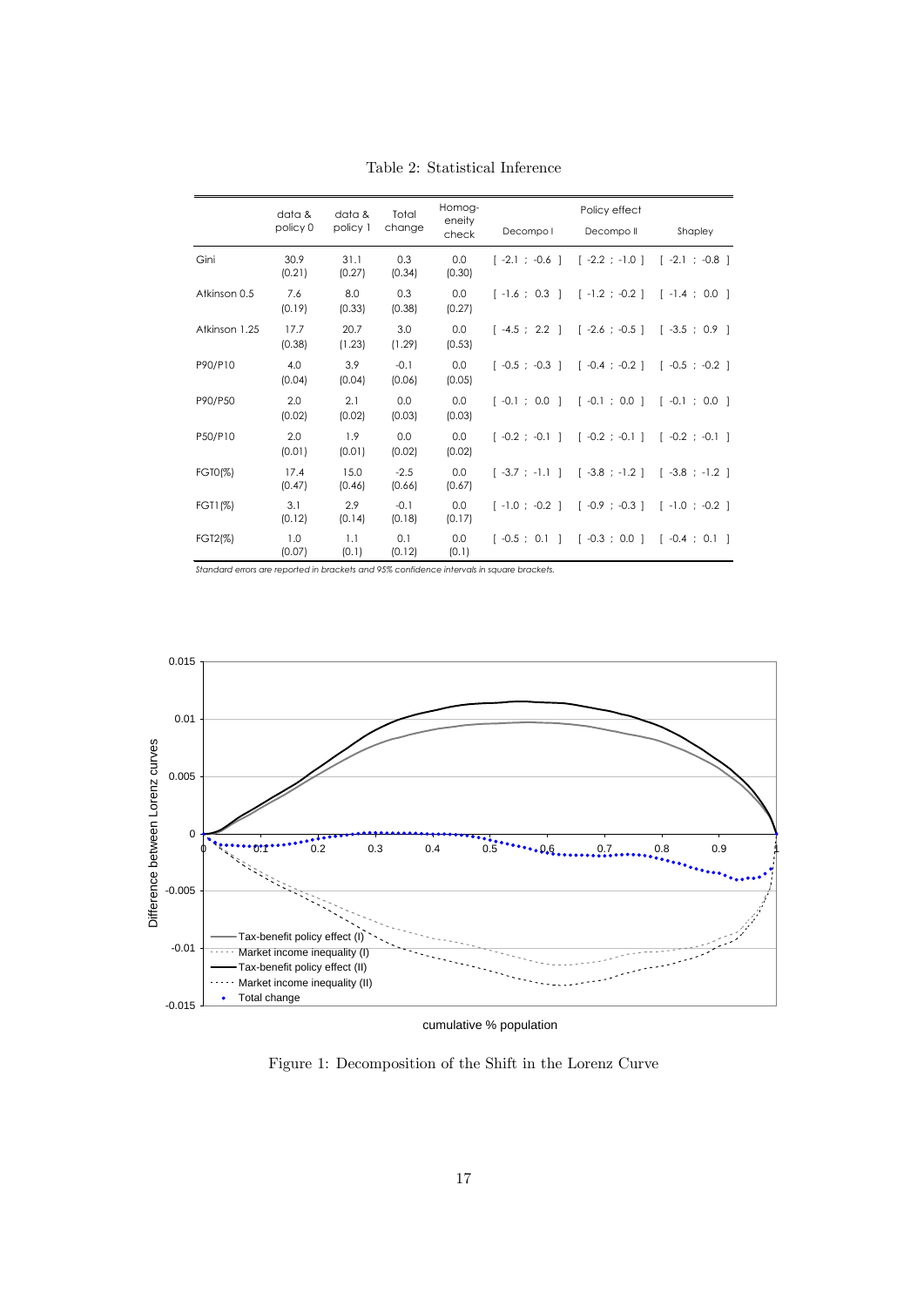|                |                                 |                                | Decomposition I                 |                                | Decomposition II |                                 |                                |                                 |                                |            |
|----------------|---------------------------------|--------------------------------|---------------------------------|--------------------------------|------------------|---------------------------------|--------------------------------|---------------------------------|--------------------------------|------------|
|                | Income-indexation               |                                | Price-indexation                |                                |                  | Income-indexation               |                                | Price-indexation                |                                |            |
|                | Tax-benefit<br>policy<br>effect | Market<br>income<br>inequality | Tax-benefit<br>policy<br>effect | Market<br>income<br>inequality | Residual         | Tax-benefit<br>policy<br>effect | Market<br>income<br>inequality | Tax-benefit<br>policy<br>effect | Market<br>income<br>inequality | Residual   |
| Inequality     |                                 |                                |                                 |                                |                  |                                 |                                |                                 |                                |            |
| Gini           | $-1.3$                          | 1.6                            | $-1.6$                          | 1.6                            | 0.2              | $-1.6$                          | 1.8                            | $-1.8$                          | 1.8                            | 0.2        |
| Atkinson 0.5   | $-0.6$                          | 1.0                            | $-0.8$                          | 1.0                            | 0.1              | $-0.7$                          | 1.1                            | $-0.8$                          | 1.1                            | 0.1        |
| Atkinson 1.25  | $-1.1$                          | 4.1                            | $-1.4$                          | 4.0                            | 0.3              | $-1.6$                          | 4.5                            | $-1.9$                          | 4.5                            | 0.3        |
| P90/P10        | $-0.4$                          | 0.3                            | $-0.4$                          | 0.3                            | 0.1              | $-0.3$                          | 0.3                            | $-0.4$                          | 0.3                            | 0.1        |
| P90/P50        | 0.0                             | 0.1                            | 0.0                             | 0.0                            | 0.0              | 0.0                             | 0.1                            | $-0.1$                          | 0.1                            | 0.0        |
| P50/P10        | $-0.1$                          | 0.1                            | $-0.2$                          | 0.1                            | 0.0              | $-0.1$                          | 0.1                            | $-0.1$                          | 0.1                            | 0.0        |
| Total poverty  |                                 |                                |                                 |                                |                  |                                 |                                |                                 |                                |            |
| FGT0 (%)       | $-2.4$                          | 0.0                            | $-3.0$                          | $-0.2$                         | 0.7              | $-2.5$                          | 0.1                            | $-3.2$                          | 0.1                            | 0.7        |
| FGT1 (%)       | $-0.6$                          | 0.5                            | $-0.8$                          | 0.5                            | 0.2              | $-0.6$                          | 0.5                            | $-0.8$                          | 0.5                            | 0.2        |
| FGT2 (%)       | $-0.2$                          | 0.3                            | $-0.3$                          | 0.3                            | 0.1              | $-0.1$                          | 0.3                            | $-0.2$                          | 0.3                            | 0.1        |
| Child poverty  |                                 |                                |                                 |                                |                  |                                 |                                |                                 |                                |            |
| FGT0 (%)       | $-6.1$                          | $-1.0$                         | $-6.8$                          | $-1.8$                         | 1.4              | $-6.7$                          | $-0.5$                         | $-8.1$                          | $-0.5$                         | 1.4        |
| FGT1 (%)       | $-1.6$                          | 0.1                            | $-1.9$                          | 0.1                            | 0.4              | $-1.5$                          | 0.1                            | $-1.9$                          | 0.1                            | 0.4        |
| FGT2 (%)       | $-0.4$                          | 0.0                            | $-0.5$                          | 0.0                            | 0.1              | $-0.4$                          | $-0.1$                         | $-0.5$                          | $-0.1$                         | 0.1        |
| Poverty age>60 |                                 |                                |                                 |                                |                  |                                 |                                |                                 |                                |            |
| FGT0 (%)       | $-4.0$                          | 2.6                            | $-4.8$                          | 2.6                            | 0.7              | $-4.2$                          | 2.8                            | $-4.9$                          | 2.8                            | 0.7        |
| FGT1 (%)       | $-1.1$                          | 1.1                            | $-1.2$                          | 1.1                            | 0.1              | $-1.1$                          | 1.1                            | $-1.3$                          | 1.1                            | 0.1        |
| FGT2 (%)       | $-0.4$                          | 0.5                            | $-0.5$                          | 0.5                            | 0.0              | $-0.3$                          | 0.4                            | $-0.4$                          | 0.4                            | 0.0        |
| Other poor     |                                 |                                |                                 |                                |                  |                                 |                                |                                 |                                |            |
|                |                                 |                                |                                 |                                |                  |                                 |                                |                                 |                                |            |
| FGT0 (%)       | 0.4                             | $-0.7$                         | 0.0                             | $-0.7$                         | 0.3              | 0.7                             | $-1.1$                         | 0.4                             | $-1.1$                         | 0.3        |
| FGT1 (%)       | 0.1                             | 0.4                            | 0.0                             | 0.4                            | 0.1              | 0.2                             | 0.3                            | 0.1                             | 0.3                            | 0.1<br>0.0 |
| FGT2 (%)       | 0.1                             | 0.4                            | 0.0                             | 0.4                            | 0.0              | 0.1                             | 0.4                            | 0.0                             | 0.4                            |            |

### Table 3: Alternative Nominal Adjustments of Tax-Benefit Parameters in the 'No Reform' Counterfactual

Measures are based on equivalized income using the modified OECD scale. The poverty line is 60% of the median equivalized income. Gini, Atkinson index and FGT poverty<br>measures are multiplied by 100. Period 0 is 1998 and pe